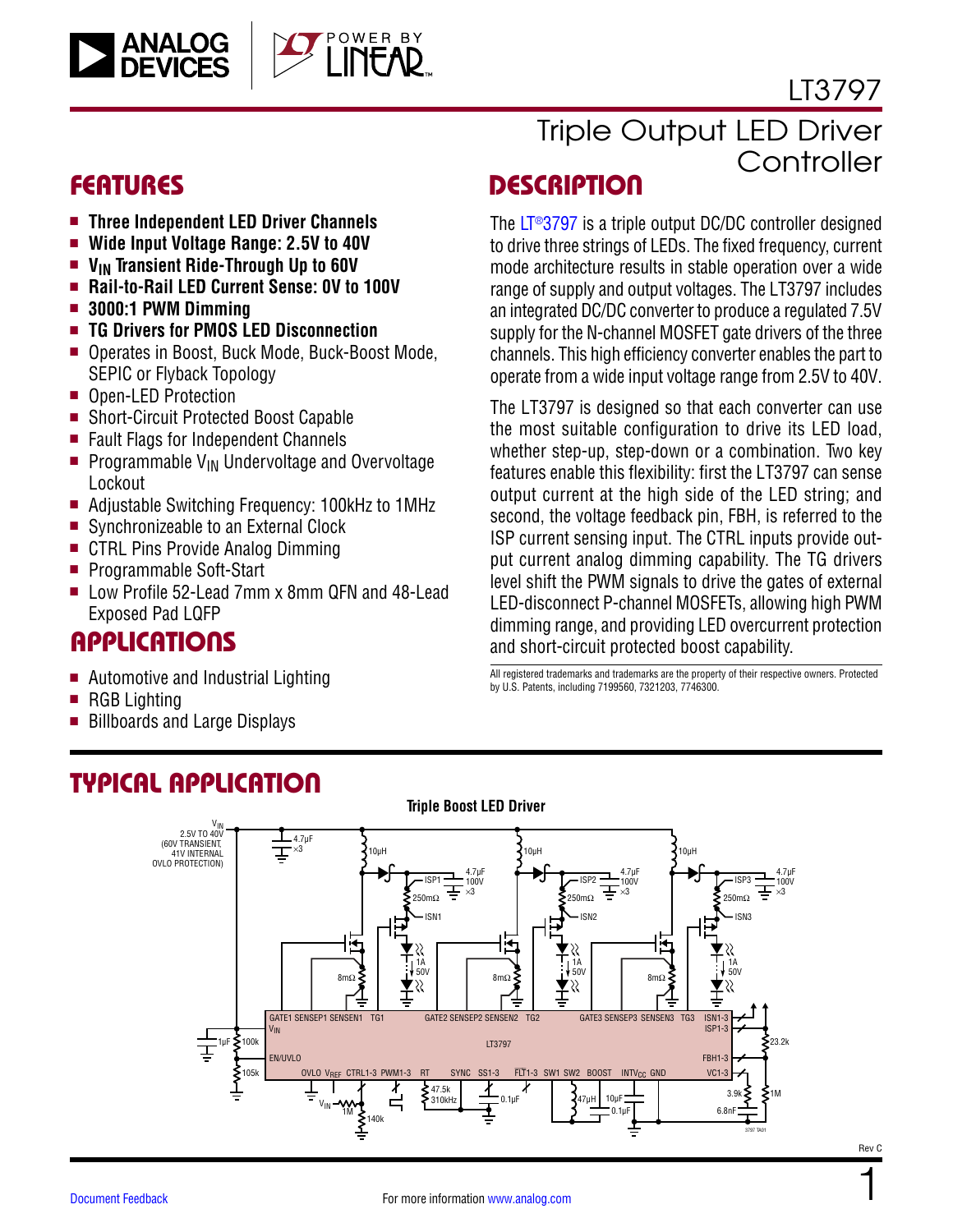### ABSOLUTE MAXIMUM RATINGS

**(Note 1)**

| INTV <sub>CC</sub> , SYNC, OVLO, PWM1, PWM2, PWM38V |  |
|-----------------------------------------------------|--|
|                                                     |  |
|                                                     |  |
|                                                     |  |
|                                                     |  |
|                                                     |  |
|                                                     |  |
| VC1, VC2, VC3, V <sub>RFF</sub> , SS1, SS2, SS3 3V  |  |
| CTRL1, CTRL2, CTRL3, FLT1, FLT2, FLT3 12V           |  |

| SENSEP1, SENSEP2, SENSEP3, SENSEN1,    |  |
|----------------------------------------|--|
|                                        |  |
| SW1, SW2, BOOST, TG1, TG2, TG3, GATE1, |  |
|                                        |  |
| Operating Ambient Temperature Range    |  |
|                                        |  |
|                                        |  |
|                                        |  |

### PIN CONFIGURATION

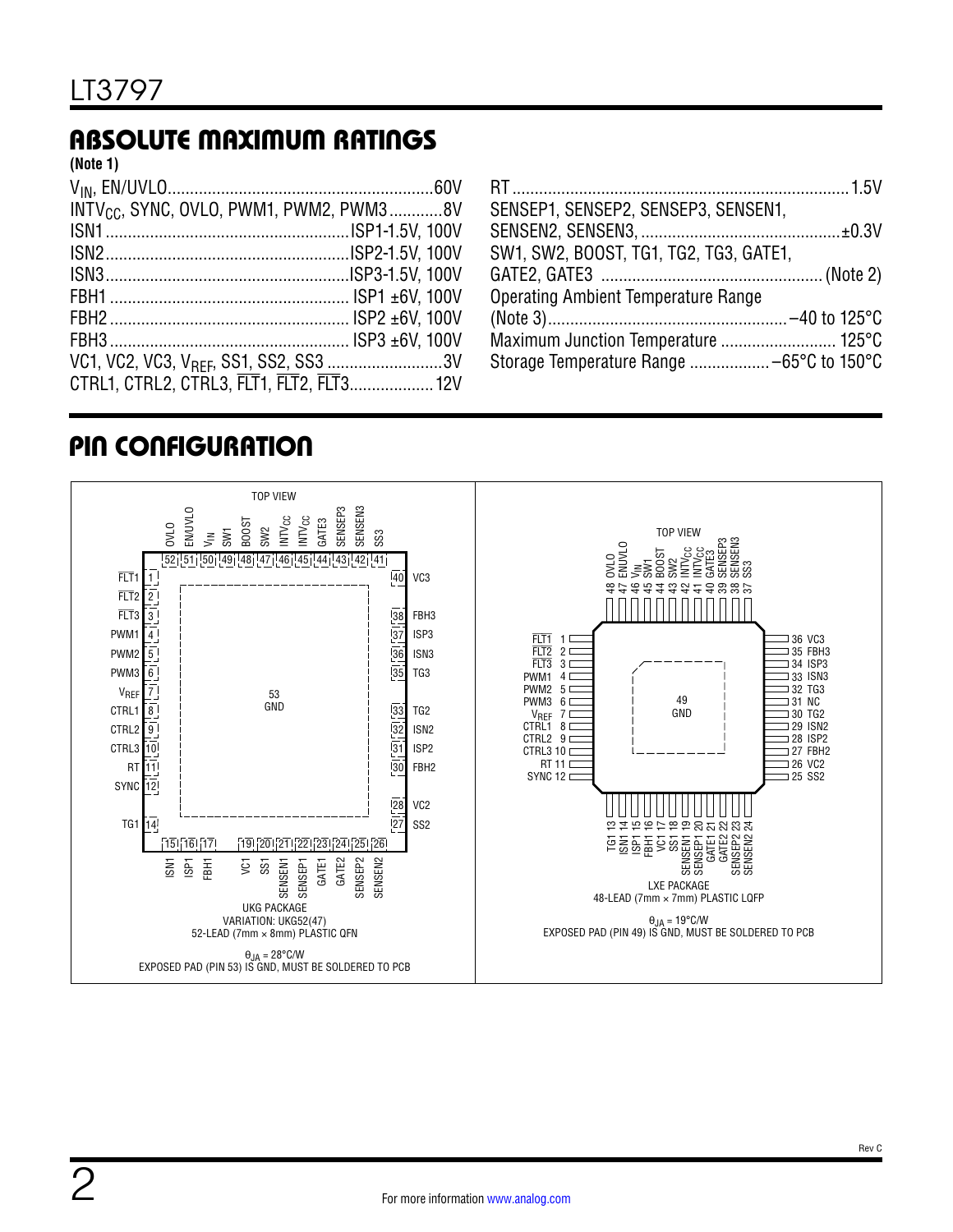### ORDER INFORMATION **[http://www.linear.com/product/LT3797#orderinfo](http://www.linear.com/product/LT3797#orderinfohttp?doc=LT3797.pdf)**

| <b>LEAD FREE FINISH</b> | TAPE AND REEL<br>(QFN)/TRAY (LXE) | <b>PART</b><br><b>MARKING*</b> | <b>PACKAGE DESCRIPTION</b>               | MSL RATING | <b>TEMPERATURE RANGE</b> |
|-------------------------|-----------------------------------|--------------------------------|------------------------------------------|------------|--------------------------|
| LT3797EUKG#PBF          | LT3797EUKG#TRPBF                  | LT3797UKG                      | 52-Lead (7mm × 8mm) Plastic QFN          |            | l –40°C to 125°C l       |
| LT3797IUKG#PBF          | LT3797IUKG#TRPBF                  | LT3797UKG                      | 52-Lead (7mm $\times$ 7mm) Plastic QFN   |            | l –40°C to 125°C l       |
| LT3797ELXE#PBF          | LT3797ELXE#PBF                    | LT3797LXE                      | 48-Lead (7mm $\times$ 7mm) Plastic eLQFP |            | l –40°C to 125°C l       |
| I T3797II XF#PRF        | I T3797II XF#PRF                  | LT3797LXE                      | 48-Lead (7mm $\times$ 7mm) Plastic eLQFP | 3          | l –40°C to 125°C l       |

Consult LTC Marketing for parts specified with wider operating temperature ranges. \*The temperature grade is identified by a label on the shipping container. For more information on lead free part marking, go to: [http://www.linear.com/leadfree/](http://www.linear.com/leadfree/?doc=LT3797.pdf) 

For more information on tape and reel specifications, go to: [http://www.linear.com/tapeandreel/.](http://www.linear.com/tapeandreel/?doc=LT3797.pdf) Some packages are available in 500 unit reels through designated sales channels with #TRMPBF suffix.

### **ELECTRICAL CHARACTERISTICS** The  $\bullet$  denotes the specifications which apply over the full operating

temperature range, otherwise specifications are at T<sub>A</sub> = 25°C. V<sub>IN</sub> = 24V; EN/UVLO = 24V; CTRL1, CTRL2, CTRL3, PWM1, PWM2, **PWM3 = 2V; SENSEN1, SENSEN2, SENSEN3 = 0V, OVLO = 0V, unless otherwise noted.**

| <b>CONDITIONS</b>                                                                                                                                                              |  | <b>MIN</b>   | <b>TYP</b>  | <b>MAX</b>   | <b>UNITS</b>      |
|--------------------------------------------------------------------------------------------------------------------------------------------------------------------------------|--|--------------|-------------|--------------|-------------------|
|                                                                                                                                                                                |  |              |             | 2.5          | V                 |
| Rising V <sub>IN</sub><br><b>Falling Hysteresis</b>                                                                                                                            |  | 40           | 41<br>1     | 42.5         | $\mathsf{V}$<br>V |
| $EN/UVLO = OV$<br>$EN/UVLO = 1.15V$                                                                                                                                            |  |              | 0.1         | 1<br>15      | μA<br>μA          |
| PWM1, PWM2, PWM3 = 0V, $INTV_{CC}$ = 8V                                                                                                                                        |  |              | 0.5         | 0.75         | mA                |
| PWM1, PWM2, PWM3 = $0V$ , INTV <sub>CC</sub> = $8V$                                                                                                                            |  |              | 2.4         | 3            | mA                |
| $0\mu A \leq I_{VREF} \leq 450\mu A$ , INTV <sub>CC</sub> = 8V                                                                                                                 |  | 1.955        | 2.00        | 2.04         | V                 |
| $2.5V \le V_{IN} \le 40V$ , INTV <sub>CC</sub> = 8V                                                                                                                            |  |              | 0.001       |              | $\%N$             |
|                                                                                                                                                                                |  | 100          | 110         | 120          | mV                |
| Current Out of Pin, SENSEP1, SENSEP2,<br>$SENSEP3 = 0V$                                                                                                                        |  |              | 55          |              | μA                |
| Current Out of Pin                                                                                                                                                             |  |              | 210         |              | μA                |
|                                                                                                                                                                                |  |              |             |              |                   |
|                                                                                                                                                                                |  | 7.15         | 7.5         | 7.75         | $\mathsf{V}$      |
| Falling INTV <sub>CC</sub><br>Hysteresis                                                                                                                                       |  | 5.15         | 5.25<br>0.4 | 5.4          | $\mathsf{V}$<br>V |
| $2.5V < V_{IN} < 40V$                                                                                                                                                          |  |              | 0.001       | 0.02         | $\%$              |
|                                                                                                                                                                                |  |              |             |              |                   |
| ISP1, ISP2, ISP3, FBH1, FBH2, FBH3 = 48V<br>$ISN1$ , $ISN2$ , $ISN3$ , $FBH1$ , $FBH2$ , $FBH3 = 0V$                                                                           |  | 243<br>238   | 250<br>250  | 257<br>272   | mV<br>mV          |
| CTRL1, CTRL2, CTRL3=1.1V, ISP1, ISP2, ISP3 = 48V<br>8/10th LED Current Sense Threshold (ISP1-ISN1,<br>ISP2-ISN2, ISP3-ISN3)<br>CTRL1, CTRL2, CTRL3=1.1V, ISN1, ISN2, ISN3 = 0V |  | 194.5<br>192 | 200<br>200  | 203.5<br>218 | mV<br>mV          |
| CTRL1, CTRL2, CTRL3=0.3V, ISP1, ISP2, ISP3 = 48V<br>CTRL1, CTRL2, CTRL3=0.3V, ISN1, ISN2, ISN3 = 0V                                                                            |  | 17<br>15     | 25<br>25    | 29<br>34     | mV<br>mV          |
|                                                                                                                                                                                |  | 0.2          |             | 1.2          | $\mathsf{V}$      |
| Current Out of Pin, CTRL1, CTRL2, CTRL3 = 0.3V                                                                                                                                 |  |              | 50          | 100          | nA                |
| Falling<br>Hysteresis                                                                                                                                                          |  | 135          | 150<br>20   | 170          | mV<br>mV          |
|                                                                                                                                                                                |  |              |             |              |                   |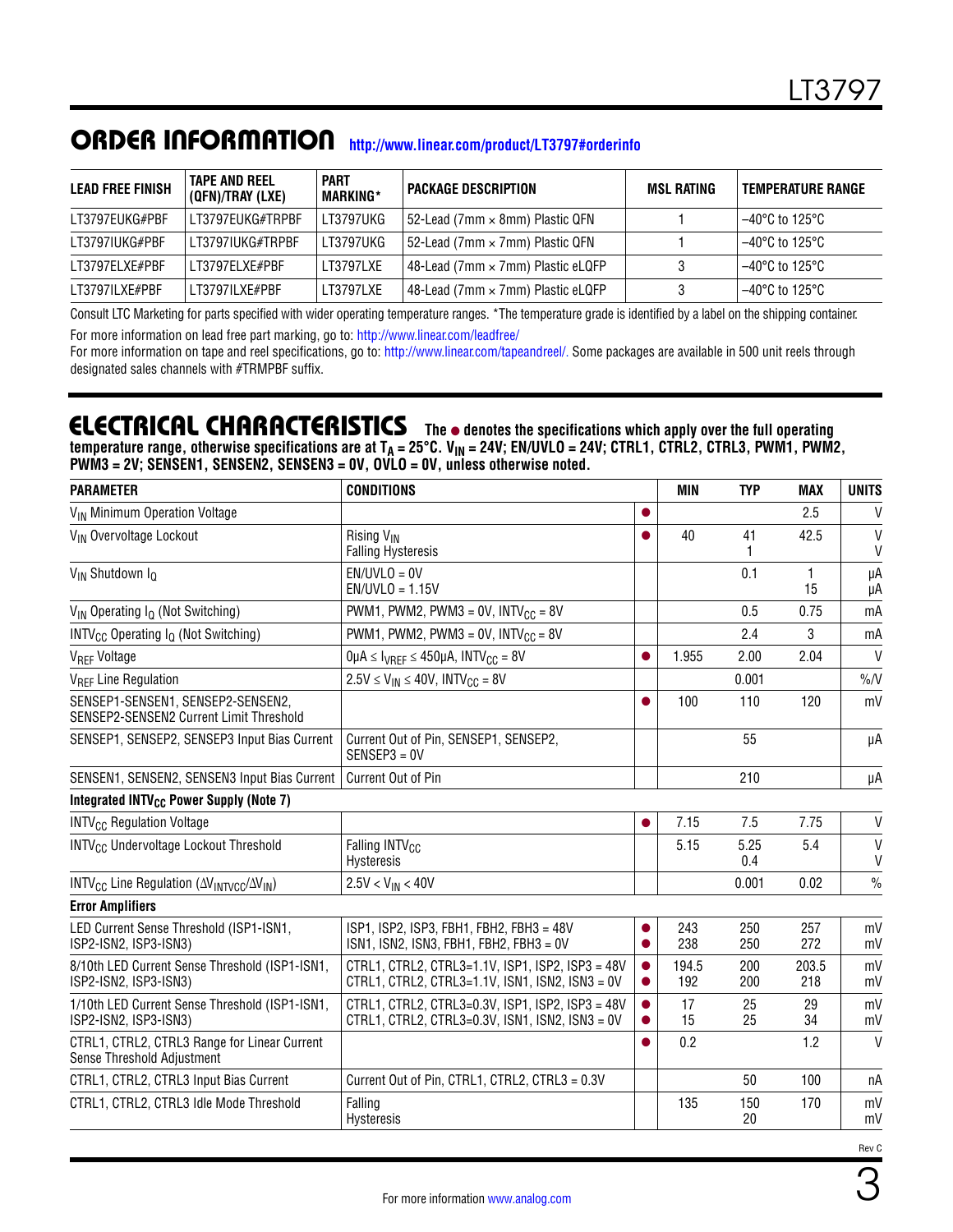### **ELECTRICAL CHARACTERISTICS** The  $\bullet$  denotes the specifications which apply over the full operating

temperature range, otherwise specifications are at T<sub>A</sub> = 25°C. V<sub>IN</sub> = 24V; EN/UVLO = 24V; CTRL1, CTRL2, CTRL3, PWM1, PWM2, **PWM3 = 2V; SENSEN1, SENSEN2, SENSEN3 = 0V, OVLO = 0V, unless otherwise noted.**

| <b>PARAMETER</b>                                                                       | <b>CONDITIONS</b>                                                                                    |           | <b>MIN</b>          | <b>TYP</b>                   | <b>MAX</b>           | <b>UNITS</b>      |
|----------------------------------------------------------------------------------------|------------------------------------------------------------------------------------------------------|-----------|---------------------|------------------------------|----------------------|-------------------|
| LED Current Sense Amplifier Input Common Mode<br>Range (ISN1, ISN2, ISN3)              |                                                                                                      |           | 0                   |                              | 100                  | $\mathsf{V}$      |
| <b>LED Overcurrent Protection Threshold</b><br>(ISP1-ISN1, ISP2-ISN2, ISP3-ISN3)       | ISP1, ISP2, ISP3, FBH1, FBH2, FBH3 = 12V                                                             |           |                     | 1000                         |                      | mV                |
| ISP1, ISP2, ISP3 Input Bias Current (Active)                                           | ISP1, ISP2, ISP3, ISN1, ISN2, ISN3 = 48V<br>$ISP1$ , $ISP2$ , $ISP3$ , $ISN1$ , $ISN2$ , $ISN3 = OV$ |           |                     | 630<br>$-100$                |                      | μA<br>пA          |
| ISP1, ISP2, ISP3 Input Bias Current (Idle)                                             | PWM1, PWM2, PWM3=0V, ISP1, ISP2, ISP3, ISN1,<br>$ISN2, ISN3 = 48V$                                   |           |                     | 2                            |                      | μA                |
|                                                                                        | PWM1, PWM2, PWM3, ISP1, ISP2, ISP3, ISN1, ISN2,<br>$ISN3 = 0V$                                       |           |                     | $-40$                        |                      | пA                |
| ISN1, ISN2, ISN3 Input Bias Current (Active)                                           | ISP1, ISP2, ISP3, ISN1, ISN2, ISN3 = 48V<br>ISP1, ISP2, ISP3, ISN1, ISN2, ISN3 = 0V                  |           |                     | 20<br>$-100$                 |                      | μA<br>пA          |
| ISN1, ISN2, ISN3 Input Bias Current (Idle)                                             | PWM1, PWM2, PWM3=0V, ISP1, ISP2, ISP3, ISN1,<br>$ISN2, ISN3 = 48V$                                   |           |                     | 0                            | 1                    | μA                |
|                                                                                        | PWM1, PWM2, PWM3, ISP1, ISP2, ISP3, ISN1, ISN2,<br>$ISN3 = 0V$                                       |           |                     | $-20$                        |                      | пA                |
| LED Current Sense Amplifier g <sub>m</sub>                                             | ISP1-ISN1, ISP2-ISN2, ISP3-ISN3 = 250mV                                                              |           |                     | 250                          |                      | $\upmu \text{S}$  |
| FBH1, FBH2, FBH3 Regulation Voltage "FBH(REG)"<br>(ISP1-FBH1, ISP2-FBH2, ISP3-FBH3))   | ISP1, ISP2, ISP3, ISN1, ISN2, ISN3 = 48V                                                             |           | 1.225               | 1.250                        | 1.280                | $\mathsf{V}$      |
| FBH1, FBH2, FBH3 Pin Input Bias Current                                                | ISP1-FBH1, ISP2-FBH2, ISP3-FBH3 = 1.25V<br>$ISP1-FBH1$ , $ISP2-FBH2$ , $ISP3-FBH3 = -1.25V$          |           | 2                   | 40<br>2.4                    | 100<br>3             | пA<br>μA          |
| FBH1, FBH2, FBH3 Amplifier g <sub>m</sub>                                              | ISP1-FBH1 ,  ISP2-FBH2 ,  ISP3-FBH3  = 1.25V                                                         |           |                     | 480                          |                      | $\upmu \text{S}$  |
| FBH1, FBH2, FBH3 Open-LED Threshold<br>(ISP1-FBH1 , ISP2-FBH2 , ISP3-FBH3 ) Voltage    | Rising (Note 4)<br>ISP1, ISP2, ISP3, ISN1, ISN2, ISN3 = 48V                                          |           | FBH(REG)<br>$-0.07$ | FBH(REG) FBH(REG)<br>$-0.05$ | $-0.04$              | V                 |
|                                                                                        | Hysteresis                                                                                           |           |                     | 20                           |                      | mV                |
| FBH1, FBH2, FBH3 Overvoltage Threshold<br>(ISP1-FBH1 , ISP2-FBH2 , ISP3-FBH3 ) Voltage | Rising (Note 4)<br>ISP1, ISP2, ISP3, ISN1, ISN2, ISN3 = 48V                                          |           | FBH(REG)<br>$+0.05$ | FBH(REG)<br>$+0.06$          | FBH(REG)<br>$+0.085$ | V                 |
|                                                                                        | Hysteresis                                                                                           |           |                     | 25                           |                      | mV                |
| VC1, VC2, VC3 Output Impedance                                                         |                                                                                                      |           |                     | 10                           |                      | $M\Omega$         |
| VC1, VC2, VC3 Standby Input Bias Current                                               | $PWM1$ , $PWM2$ , $PWM3 = 0V$<br>CTRL1, CTRL2, CTRL3 = 0V                                            |           | $-20$<br>$-20$      |                              | 20<br>20             | пA<br>пA          |
| VC1, VC2, VC3 Current Mode Gain - $\Delta V_{VC}/\Delta V_{SENSE}$                     |                                                                                                      |           |                     | 4                            |                      | V/V               |
| VC1, VC2, VC3 Source Current                                                           | ISP1, ISP2, ISP3, ISN1, ISN2, ISN3, FBH1, FBH2,<br>FBH3 = 48V, Current Out of Pin                    |           |                     | 10.5                         |                      | μA                |
| VC1, VC2, VC3 Sink Current                                                             | ISP1, ISP2, ISP3, FBH1, FBH2, FBH3 = 48V,<br>ISN1, ISN2, ISN3 = 47.7V                                |           |                     | 12                           |                      | μA                |
|                                                                                        | ISP1, ISP2, ISP3, ISN1, ISN2, ISN3 = 48V,<br>FBH1, FBH2, FBH3 = 46.7V                                |           |                     | 32                           |                      | μA                |
| <b>Oscillator</b>                                                                      |                                                                                                      |           |                     |                              |                      |                   |
| <b>Switching Frequency</b>                                                             | $R_T = 154k\Omega$<br>$R_T = 35.7k\Omega$<br>$R_T = 12.4 k\Omega$                                    |           | 95<br>375<br>950    | 100<br>400<br>1000           | 107<br>425<br>1050   | kHz<br>kHz<br>kHz |
| <b>RT</b> Voltage                                                                      |                                                                                                      |           |                     | 1.05                         |                      | $\mathsf{V}$      |
| GATE1, GATE2, GATE3 Minimum Off-Time                                                   | $C_{GATE} = 3300pF$                                                                                  |           |                     | 200                          | 270                  | ns                |
| GATE1, GATE2, GATE3 Minimum On-Time                                                    | $C_{GATE} = 3300pF$                                                                                  |           |                     | 220                          | 300                  | ns                |
| <b>SYNC Input Low</b>                                                                  |                                                                                                      | $\bullet$ |                     |                              | 0.4                  | V                 |

Rev C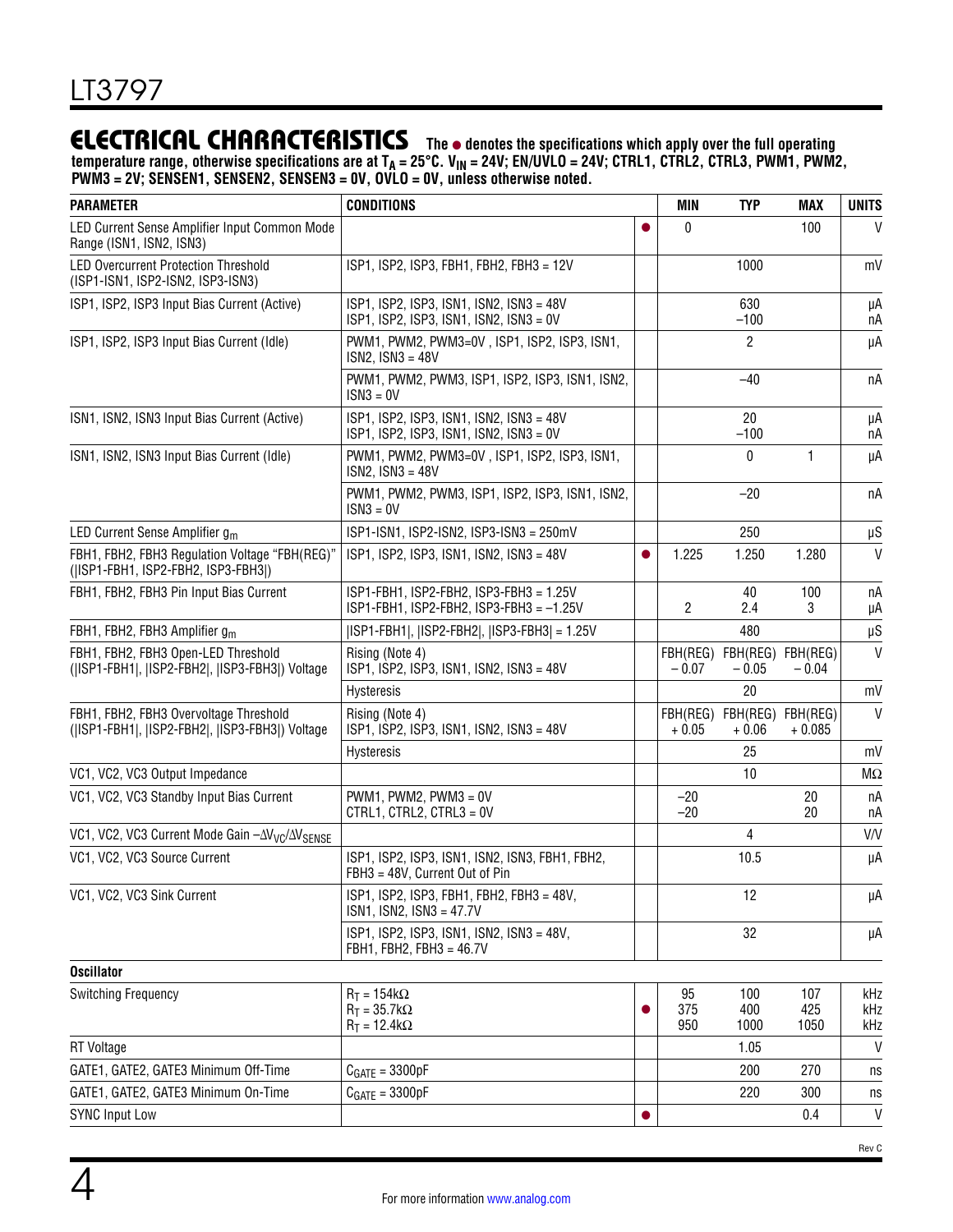### **ELECTRICAL CHARACTERISTICS** The  $\bullet$  denotes the specifications which apply over the full operating

temperature range, otherwise specifications are at T<sub>A</sub> = 25°C. V<sub>IN</sub> = 24V; EN/UVLO = 24V; CTRL1, CTRL2, CTRL3, PWM1, PWM2, **PWM3 = 2V; SENSEN1, SENSEN2, SENSEN3 = 0V, OVLO = 0V, unless otherwise noted.**

| <b>PARAMETER</b>                                        | <b>CONDITIONS</b>                                                                          |           | <b>MIN</b>                          | <b>TYP</b>   | <b>MAX</b> | <b>UNITS</b>       |
|---------------------------------------------------------|--------------------------------------------------------------------------------------------|-----------|-------------------------------------|--------------|------------|--------------------|
| <b>SYNC Input High</b>                                  |                                                                                            | $\bullet$ | 1.5                                 |              |            | V                  |
| <b>SYNC Resistance to GND</b>                           |                                                                                            |           |                                     | 200          |            | kΩ                 |
| <b>Logic Inputs/Outputs</b>                             |                                                                                            |           |                                     |              |            |                    |
| EN/UVLO Threshold Voltage Falling                       |                                                                                            |           | 1.180                               | 1.220        | 1.255      | V                  |
| <b>EN/UVLO Rising Hysteresis</b>                        |                                                                                            |           |                                     | 20           |            | mV                 |
| EN/UVLO Input Low Voltage                               | I <sub>VIN</sub> Drops Below 1µA                                                           |           |                                     |              | 0.4        | V                  |
| EN/UVLO Pin Bias Current Low                            | $EN/UVLO = 1.15V$                                                                          | $\bullet$ | 1.5                                 | $\mathbf{2}$ | 2.6        | μA                 |
| EN/UVLO Pin Bias Current High                           | $EN/UVLO = 1.33V$                                                                          |           |                                     | 40           | 100        | nA                 |
| OVLO Pin Input Bias Current                             |                                                                                            |           |                                     | 20           | 100        | пA                 |
| <b>OVLO Threshold Voltage</b>                           | Rising<br>Hysteresis                                                                       |           | 1.225                               | 1.250<br>125 | 1.280      | $\mathsf{V}$<br>mV |
| PWM1, PWM2, PWM3 Input High Voltage                     |                                                                                            |           |                                     | 1.1          | 1.4        | $\mathsf{V}$       |
| PWM1, PWM2, PWM3 Input Low Voltage                      |                                                                                            |           | 0.6                                 | 0.9          |            | $\mathsf{V}$       |
| PWM1, PWM2, PWM3 Resistance to GND                      |                                                                                            |           |                                     | 200          |            | $k\Omega$          |
| FLT1, FLT2, FLT3 Output Low                             | $I_{\overline{FLT}} = 1 \text{mA}$                                                         |           |                                     |              | 300        | mV                 |
| SS1, SS2, SS3 Sourcing Current                          | SS1, SS2, SS3 = 1V, Current Out of Pin                                                     |           |                                     | 28           |            | μA                 |
| SS1, SS2, SS3 Sinking Current                           | SS1, SS2, SS3 = 1V, OVLO = 1.3V                                                            |           |                                     | 2.8          |            | μA                 |
| SS1, SS2, SS3 Soft-Start Reset Threshold                | Falling, Measured on SS1, SS2, SS3<br>Hysteresis                                           |           |                                     | 160<br>30    |            | mV<br>mV           |
| SS1, SS2, SS3 Fault Reset Threshold                     | Measured on SS1, SS2, SS3                                                                  |           |                                     | 1.7          |            | $\mathsf{V}$       |
| <b>NMOS Gate Drivers</b>                                |                                                                                            |           |                                     |              |            |                    |
| GATE1, GATE2, GATE3 Output Rise Time (tr)               | $C_{GATE} = 3300pF$ (Note 5)                                                               |           |                                     | 25           |            | ns                 |
| GATE1, GATE2, GATE3 Output Fall Time (tf)               | $CGATE = 3300pF$ (Note 5)                                                                  |           |                                     | 25           |            | ns                 |
| Gate Output Low (V <sub>OL</sub> )                      |                                                                                            |           |                                     |              | 0.1        | $\mathsf{V}$       |
| Gate Output High (V <sub>OH</sub> )                     |                                                                                            |           | <b>INTV<sub>CC</sub></b><br>$-0.05$ |              |            | $\mathsf{V}$       |
| <b>PMOS Gate Drivers</b>                                |                                                                                            |           |                                     |              |            |                    |
| TG1, TG2, TG3 Turn-On Time                              | $C_{TG}$ = 1000pF, ISP1, ISP2, ISP3, FBH1, FBH2,<br>$FBH3 = 48V$ (Note 6)                  |           |                                     | 200          |            | ns                 |
| TG1, TG2, TG3 Turn-Off Time                             | $C_{TG}$ = 1000pF, ISP1, ISP2, ISP3, FBH1, FBH2,<br>$\overrightarrow{FBH3}$ = 48V (Note 6) |           |                                     | 70           |            | ns                 |
| PMOS Gate On Voltage<br>(ISP1-TG1, ISP2-TG2, ISP3-TG3)  | ISP1, ISP2, ISP3, FBH1, FBH2, FBH3 = 48V                                                   |           |                                     | 6.5          |            | V                  |
| PMOS Gate Off Voltage<br>(ISP1-TG1, ISP2-TG2, ISP3-TG3) | ISP1, ISP2, ISP3, FBH1, FBH2, FBH3 = 48V                                                   |           |                                     |              | 0.3        | V                  |

**Note 1:** Stresses beyond those listed under Absolute Maximum Ratings may cause permanent damage to the device. Exposure to any Absolute Maximum Rating condition for extended periods may affect device reliability and lifetime.

**Note 2:** Do not apply a positive or negative voltage or current source to SW1, SW2, GATE1, GATE2, GATE3, TG1, TG2, TG3 pins, otherwise permanent damage may occur.

**Note 3:** The LT3797E is guaranteed to meet performance specifications from the 0°C to 125°C junction temperature. Specifications over the –40°C to 125°C operating junction temperature range are assured by

design, characterization and correlation with statistical process controls. The LT3797I is guaranteed over the full –40°C to 125°C operating junction temperature range.

**Note 4:** FBH(REG) denotes the regulation voltage (|ISP-FBH|) of the corresponding FBH pin.

**Note 5:** Rise and fall times are measured at 10% and 90% levels.

**Note 6:** Gate turn-on/turn-off time is measured from 50% level of PWM voltage to 90% level of gate on/off voltage.

**Note 7:** The INTV<sub>CC</sub> regulation voltage is tested in an open loop. Closed loop operation is guaranteed by design and process controls.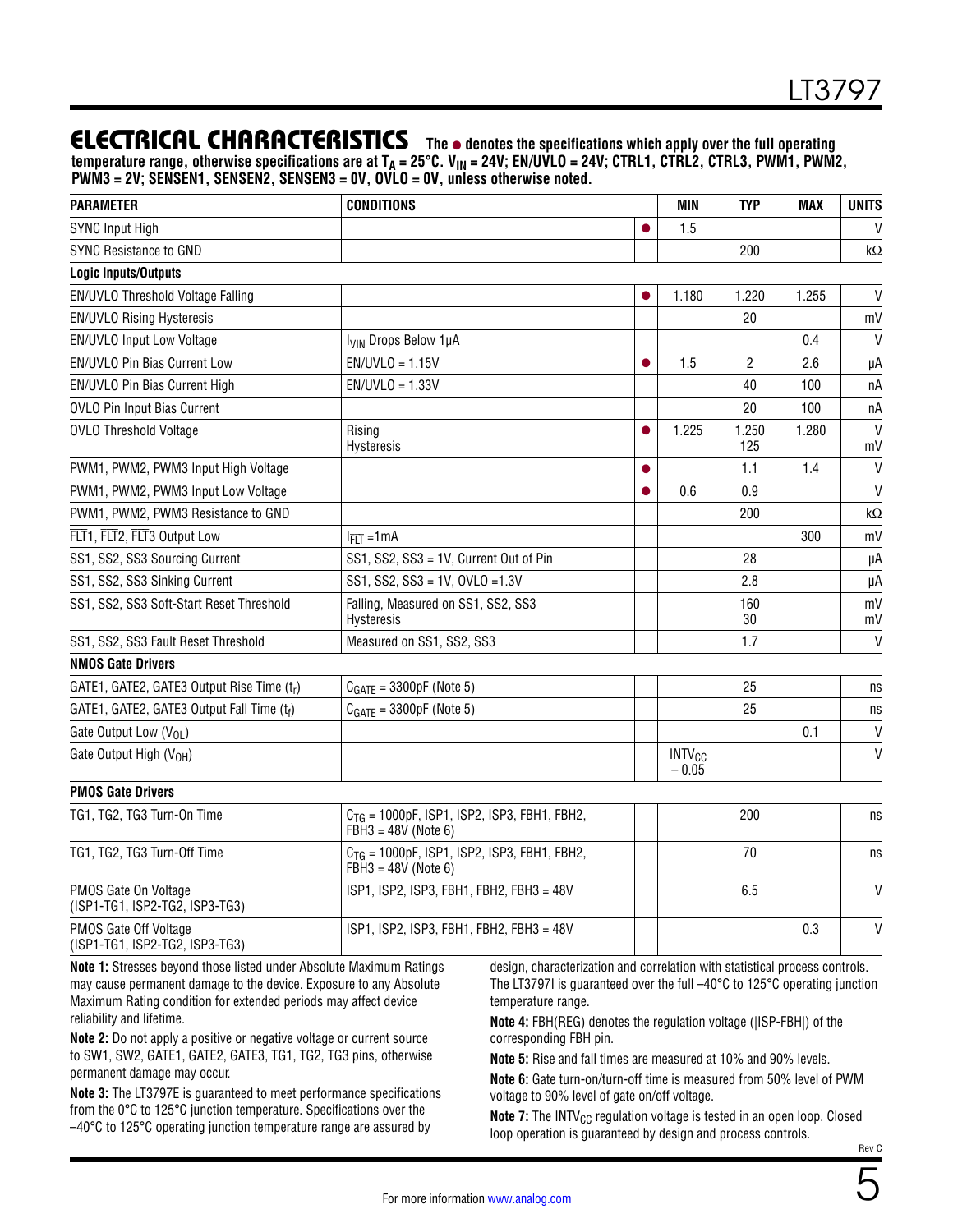### TYPICAL PERFORMANCE CHARACTERISTICS TA = 25°C unless otherwise noted.

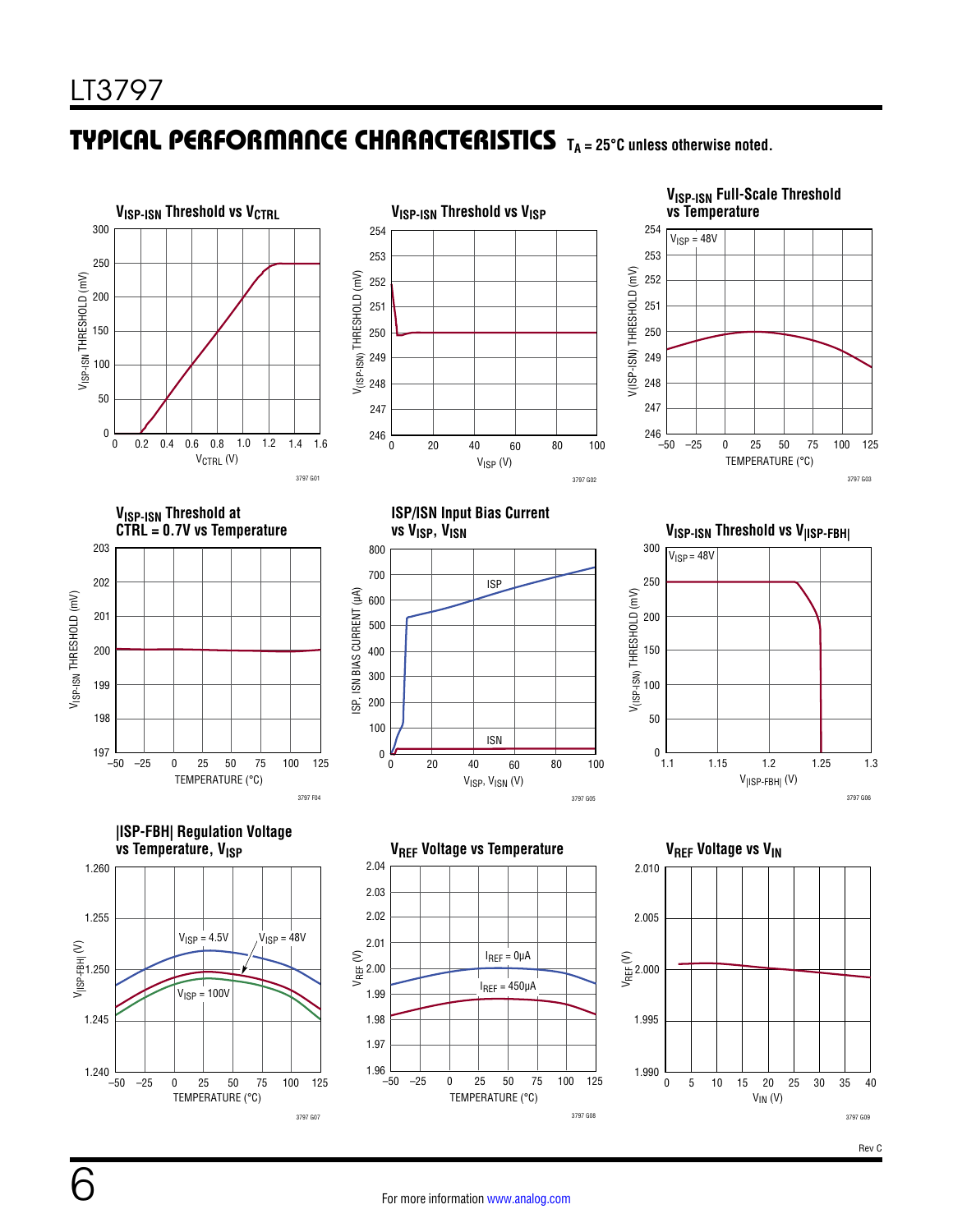### **TYPICAL PERFORMANCE CHARACTERISTICS** TA = 25°C unless otherwise noted.



7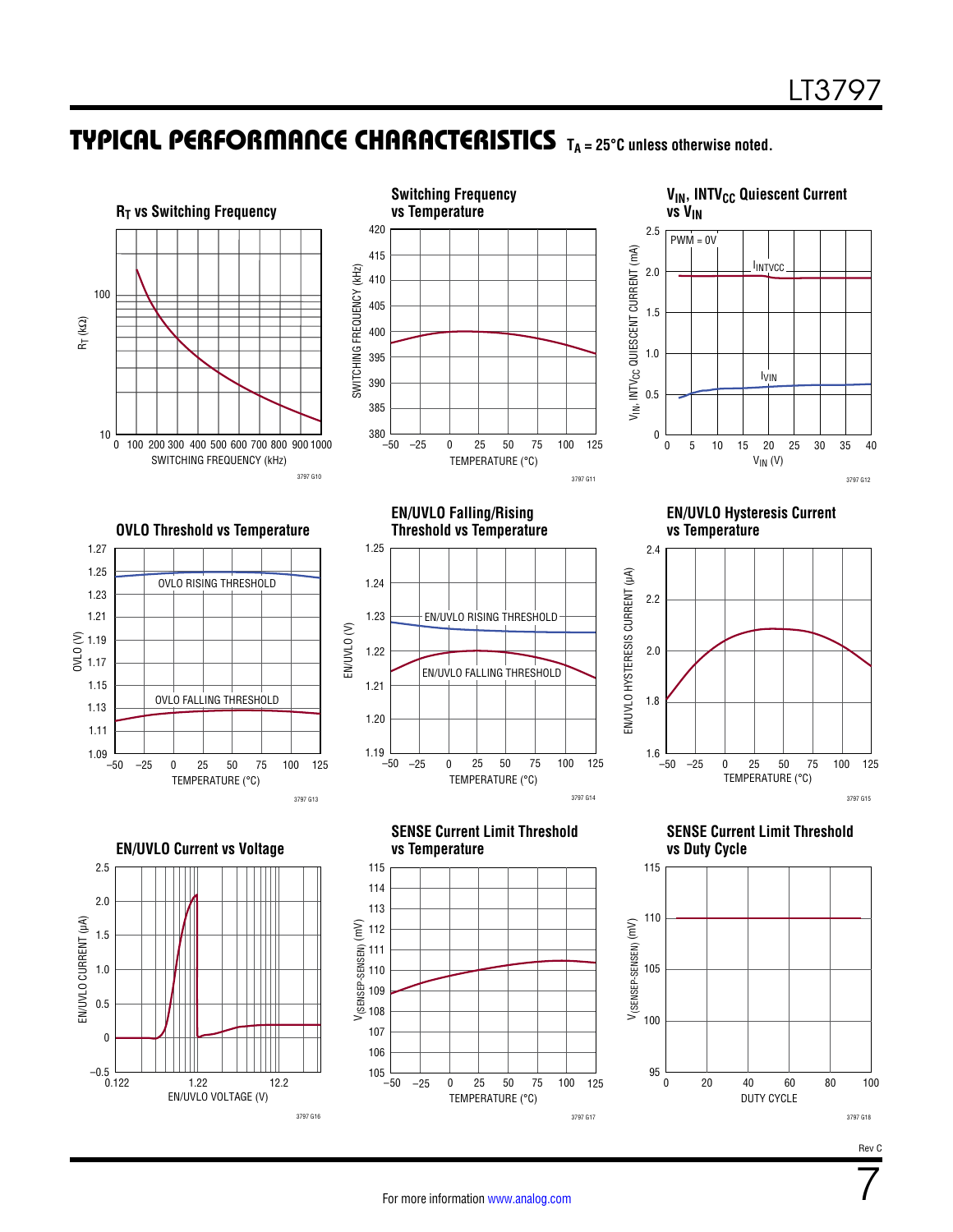### **TYPICAL PERFORMANCE CHARACTERISTICS** TA = 25°C unless otherwise noted.



### PIN FUNCTIONS

**FLT1, FLT2, FLT3 (Pins 1, 2, 3):** Open-Collector Pull-Downs on FLT Pins Report The Fault Conditions:

- 1.  $V_{IN}$  > 41V (typical)
- 2. Overtemperature  $(T_{\rm J} > 165^{\circ} \text{C})$
- 3. INTV $_{CC}$  < 5.2V (typical)
- 4. OVLO > 1.25V (typical)
- 5. LED Overcurrent
- 6. Open LED
- 7. Output Overvoltage

**PWM1, PWM2, PWM3 (Pins 4, 5, 6):** Pulse Width Modulated Input Pins. Signal low causes the respective converter to go into idle mode which means it stops switching, the TG pin transitions high, the quiescent currents are reduced, and the VC becomes high impedance. If not used, connect to the REF pin.

**VREF (Pin 7):** Reference Output Pin. Can supply up to 450µA. This pin drives a resistor divider for the CTRL1, CTRL2, CTRL3 pins, either for analog dimming or for temperature limit/compensation of LED loads. The normal output voltage is 2V.

**CTRL1, CTRL2, CTRL3 (Pins 8, 9, 10):** Current Sense Threshold Adjustment Pins. Sets voltage across external sense resistor between ISP and ISN pins of the respective converter:

 $V_{\text{ISP-ISM}} = 0$ V, when  $V_{\text{CTRL}} < 0.2$ V  $V_{\text{ISP-SN}} = (V_{\text{CTR}} - 0.2V)/4$ , when  $0.2V < V_{\text{CTR}} < 1.2V$  $V_{\text{ISP-ISM}} = 250 \text{mV}$ , when  $V_{\text{CTRI}} > 1.2 \text{V}$ 

Connect CTRL pins to  $V_{\text{RFF}}$  for the 250mV default threshold. When  $V_{\text{CTRI}} < 150 \text{mV}$  (typical), the respective converter goes into idle mode, which is the same as PWM pin being pulled low. Do not leave these pins open.

**RT (Pin 11):** Switching Frequency Adjustment Pin. Set the frequency using a resistor to GND. Do not leave the RT pin open.

**SYNC (Pin 12):** The SYNC pin is used to synchronize the internal oscillator to an external logic-level signal. The  $R<sub>T</sub>$ resistor should be chosen to program an internal switching frequency 20% slower than the SYNC pulse frequency. Gate turn-on occurs at a 0.2µs (typical) delay after the rising edge of SYNC. Tie SYNC to GND if not used.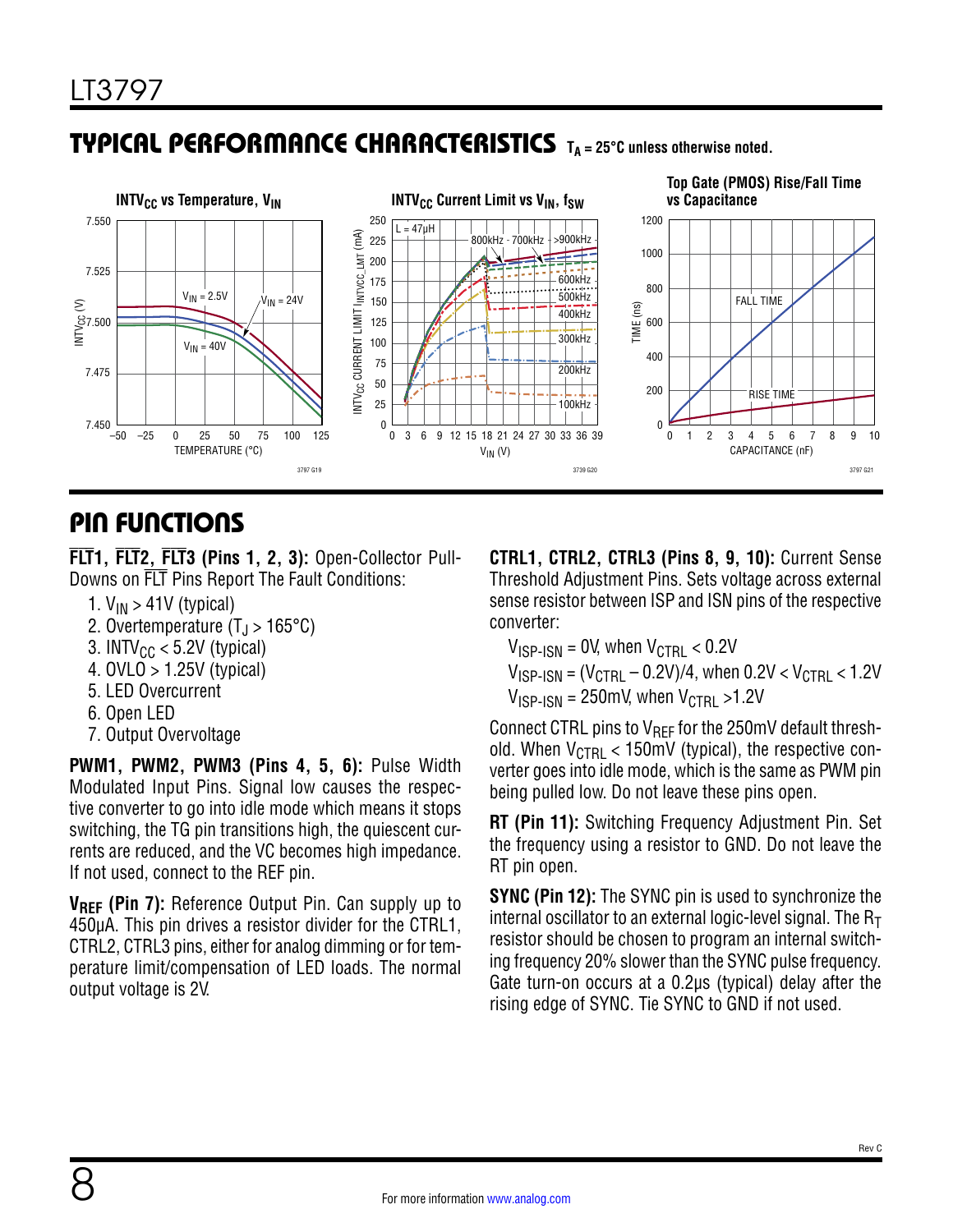### **PIN FUNCTIONS** (QFN/LQFP)

**TG1, TG2, TG3 (Pins 14, 33, 35/Pins 13, 30, 32):** Top Gate Driver Output Pins for Driving LED Loads Disconnect P-Channel MOSFETs (PMOSs). One for each channel. An inverted PWM signal drives an external PMOS gate of the respective converter between  $V_{\text{ISP}}$  and (V<sub>ISP</sub> – 6.5V). Leave TG pins unconnected if not used.

**ISN1, ISN2, ISN3 (Pins 15, 32, 36/Pins 14, 29, 33):** Connection Points for the Negative Terminals of the Current Feedback Resistors.

**ISP1, ISP2, ISP3 (Pins 16, 31, 37/Pins 15, 28, 34):** Connection Points for the Positive Terminals of the Current Feedback Resistors. Also serves as positive rails for TG pin drivers and the reference point for FBH.

**FBH1, FBH2, FBH3 (Pins 17, 30, 38/Pins 16, 27, 35):** Voltage Loop Feedback Pins. The output feedback voltage  $V_{FB}$  is measured between the ISP pin and the FBH pin (absolute value):  $V_{FB}$  =  $|ISP - FBH|$ . The FBH pin is intended for constantvoltage regulation or for LED protection/open-LED detection for each channel. In an open-LED event, the internal amplifier with output VC regulates  $V_{FB}$  to 1.25V (typical) through the respective converter. If  $V_{FB}$  is above the overvoltage threshold (typical 1.3V), the TG pin of the same channel is driven high to disconnect the external PMOS to protect the LEDs from an overvoltage event. Either open-LED or overvoltage event signals a fault condition. Do not leave the FBH pins open. It requires ISP to be no less than 4.5V to maintain an accurate  $V_{FB1}$  voltage sense. If ISP falls below 4.5V, the voltage regulation is deactivated and the ISP-ISN current regulation dominates regardless of the |ISP-FBH| value. If not used, connect the FBH pin to the ISP pin of the same channel.

**VC1, VC2, VC3 (Pins 19, 28, 40/Pins 17, 26, 36):** Error Amplifier Compensation Pins. Connect a series RC from each VC pin to GND. In each channel, the VC pin is high impedance when the PWM pin is low, or the CTRL pin is below 150mV. This feature allows the VC pin to store the demand current state variable for the next PWM or CTRL high transition.

**SS1, SS2, SS3 (Pins 20, 27, 41/Pins 18, 25, 37):** Soft-Start Pins. Each SS pin modulates compensation VC pin voltage of the respective channel. Each of the soft-start intervals is set with an external capacitor.

**SENSEN1, SENSEN2, SENSEN3 (Pins 21, 26, 42/Pins 19, 24, 38):** The Negative Current Sense Inputs for the Control Loops. Kelvin connect the SENSEN pin to the negative terminal of the switch current sense resistor (which connects to the GND plane) of the respective converter.

**SENSEP1, SENSEP2, SENSEP3 (Pins 22, 25, 43/Pins 20, 23, 39):** The Positive Current Sense Inputs for the Control Loops. Kelvin connect the SENSEP pin to the positive terminal of the switch current sense resistor in the source of the external N-channel MOSFET (NMOS) switch of the respective converter.

**GATE1, GATE2, GATE3 (Pins 23, 24, 44/Pins 21, 22, 40):** N-Channel MOSFET Gate Driver Outputs. Switch between  $INTV_{CC}$  and GND. Driven to GND during shutdown, fault or idle states.

**INTV<sub>CC</sub>** (Pins 45, 46/Pins 41, 42): INTV<sub>CC</sub> pins are the integrated power supply output voltage nodes that provide supply for control circuits and NMOS gate drivers. The two INTV $_{\rm CC}$  pins are internally shorted. Must be bypassed with a 10µF ceramic capacitor placed close to the pins.

**SW2 (Pin 47/Pin 43):** Integrated Power Supply Switch Node. Connect this pin to one side of the integrated power supply inductor.

**BOOST (Pin 48/Pin 44):** Connect this pin to SW1 pin through a 0.1µF ceramic capacitor.

**SW1 (Pin 49/Pin 45):** Integrated Power Supply Switch Node. Connect this pin to the other side of the integrated power supply inductor, and to the BOOST pin with a 0.1µF ceramic capacitor.

**V<sub>IN</sub>** (Pin 50/Pin 46): Input Supply Pin. If V<sub>IN</sub> is over 41V (typical), the integrated  $INTV_{CC}$  power supply is turned off. All three channels are also turned off (including pulling the GATE pins to GND and TG pins to ISP) and the soft-starts are reset. Must be locally bypassed with low ESR capacitors placed close to the pin.

9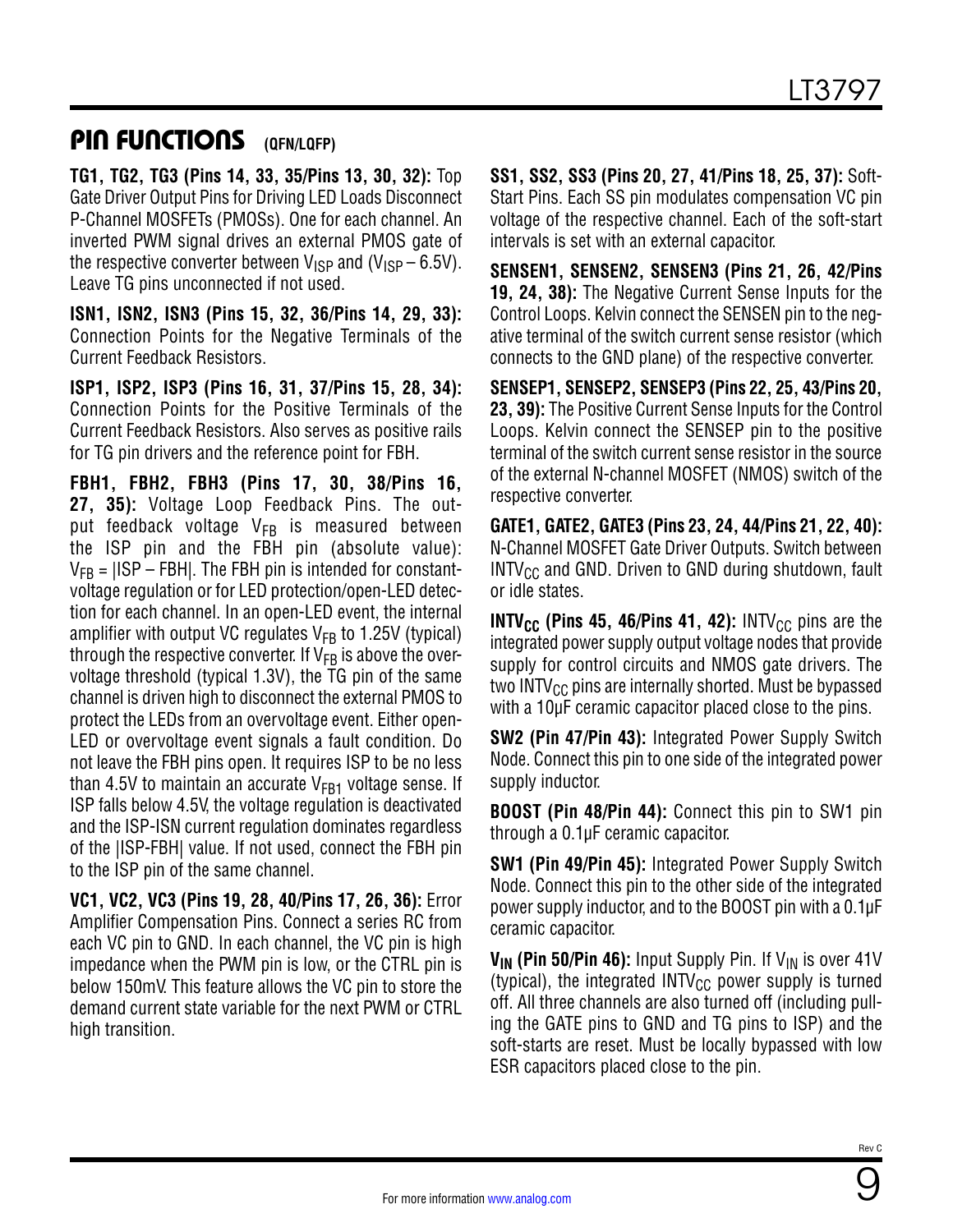### PIN FUNCTIONS **(QFN/LQFP)**

**EN/UVLO (Pin 51/Pin 47):** Enable and Undervoltage Lockout Pin. An accurate 1.22V falling threshold with externally programmable hysteresis detects when power is OK to enable the integrated  $INTV_{CC}$  power supply and each channel switching. Rising hysteresis is generated by the external resistor divider and an accurate internal 2μA pull-down current. Above the 1.24V (typical) rising threshold (but below 2.5V), EN/UVLO input bias current is sub-μA. Below the 1.22V (typical) falling threshold, a 2μA pull-down current is enabled so the user can define the hysteresis with the external resistor selection. An undervoltage condition turns off the integrated  $INTV_{CC}$ power supply and all the three channels and resets the soft-starts. Tie to 0.4V, or less, to disable the device and reduce V<sub>IN</sub> quiescent current below 1μA.

**OVLO (Pin 52/Pin 48):** Overvoltage Lockout Pin. An accurate 1.25V rising threshold with 125mV hysteresis detects an overvoltage condition. An overvoltage condition turns off all three channels (including pulling the GATE pins to GND and TG pins to ISP) and resets the soft-starts. Tie OVLO to GND if not used.

**GND (Exposed Pad Pin 53/Exposed Pad Pin 49):** Ground. Solder the exposed pad directly to ground plane.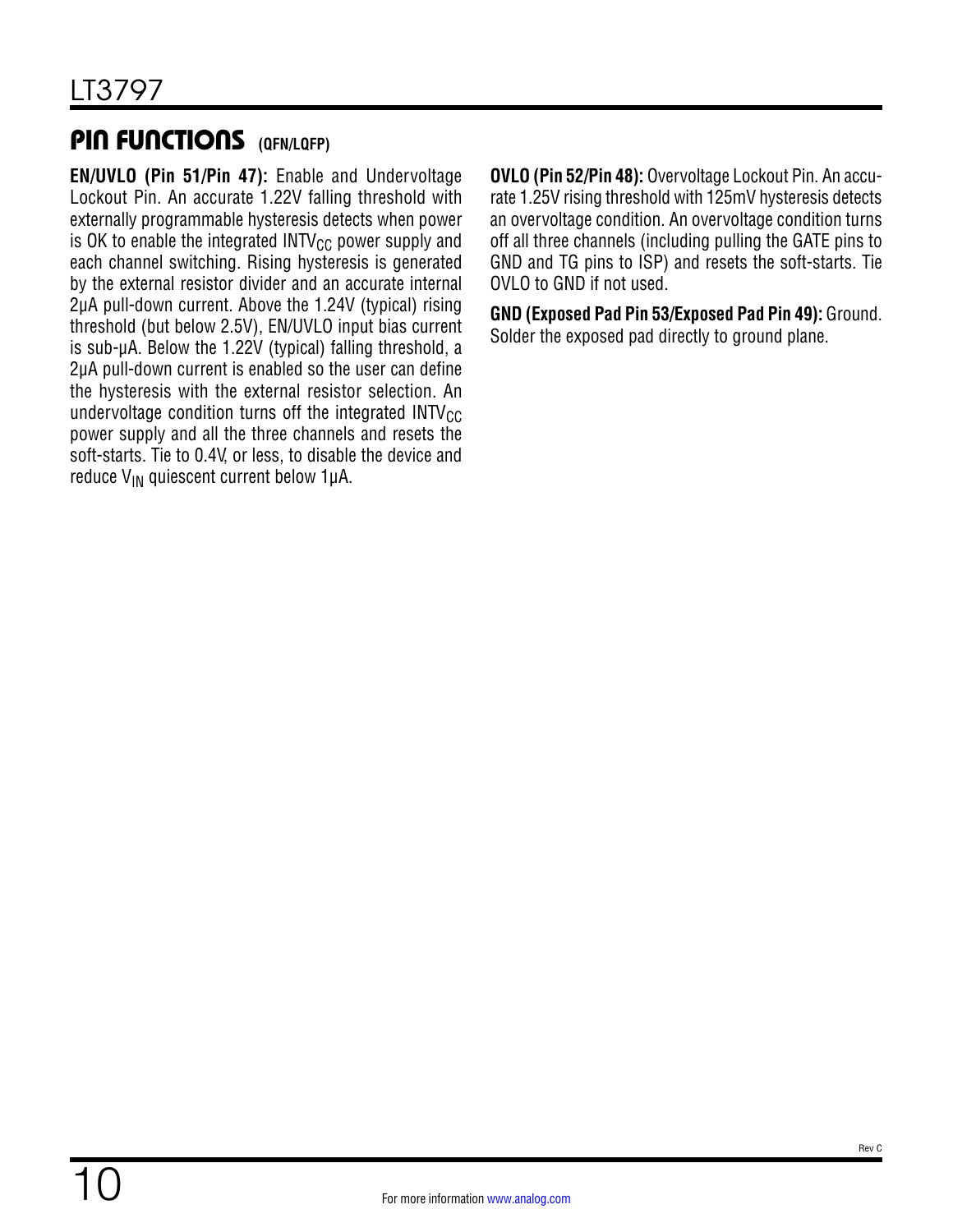### <span id="page-10-0"></span>BLOCK DIAGRAM



<span id="page-10-1"></span>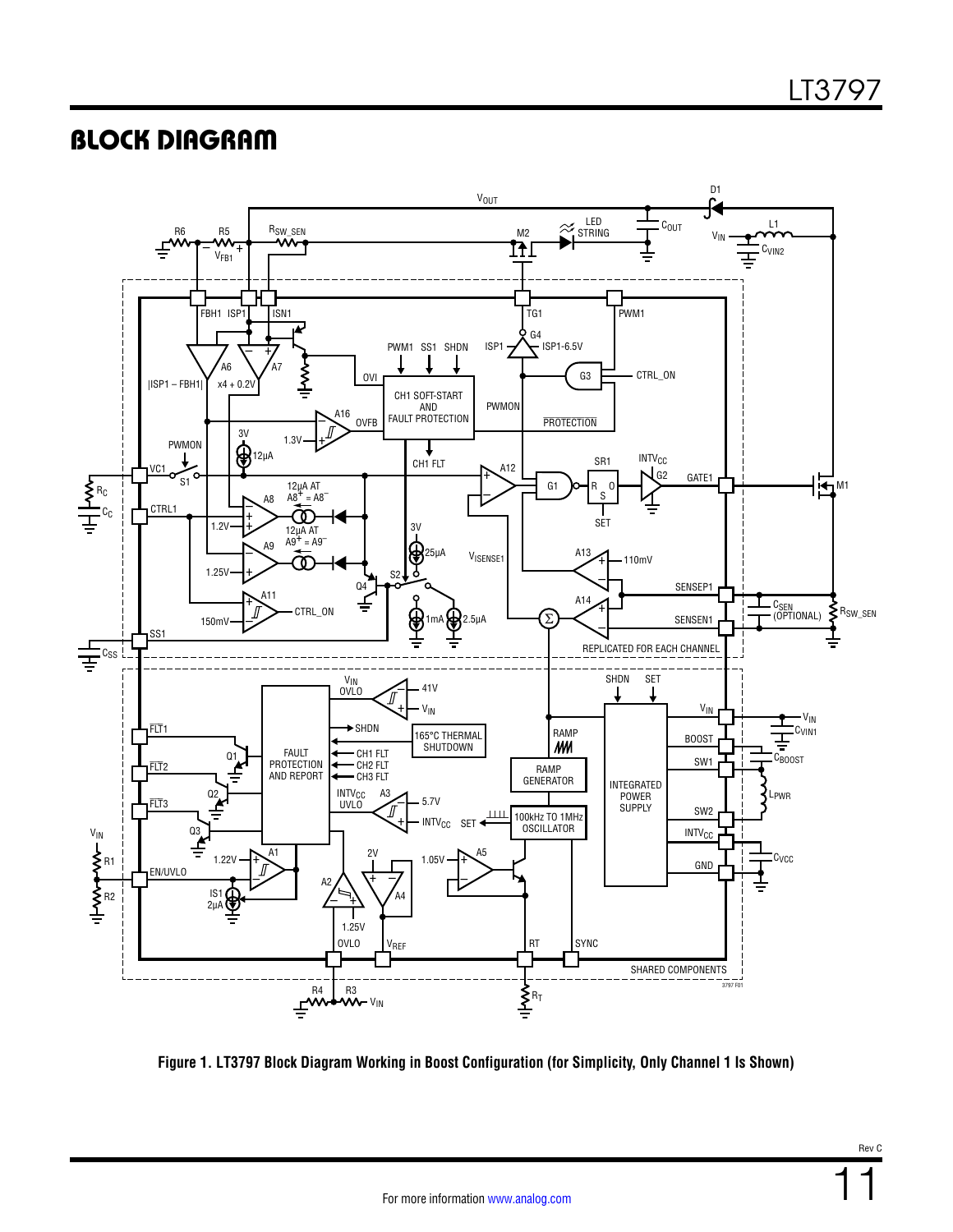# **OPERATION**

The LT3797 uses a fixed frequency, current mode control scheme to provide excellent line and load regulation. It contains three independent switching regulators. Operation can be best understood by referring to the [Block](#page-10-0) [Diagram](#page-10-0) in [Figure 1](#page-10-1). The oscillator, internal power supply etc., are shared among the three converters. The LED current control circuitry, gate drivers etc., are replicated for each of the three converters. For simplicity, [Figure 1](#page-10-1)  shows the shared circuits and the channel specific circuits for converter 1.

The LED current regulation can be understood by following the operation of converter 1. The start of each oscillator cycle sets the SR latch SR1 and turns on the external power MOSFET switch M1 through gate driver G2 (the three converters share the same oscillator, which means if all the three channels are enabled the GATE pins of all the three channels transition high at the same instant). The switch current flows through the external current sensing resistor R<sub>SW</sub> SFN<sub>1</sub> and generates a voltage proportional to the switch current. This current sense voltage (amplified by A14) is added to a stabilizing slope compensation ramp and the resulting sum  $V_{\text{ISENSE1}}$  is fed into the negative terminal of the PWM comparator A12. The current in the external inductor L1 increases steadily during the time the switch is on. When  $V_{\text{ISFNSF1}}$  exceeds the level at the negative input of A12 (VC1), SR1 is reset, turning off the power switch. During the switch-off phase, L1 current decreases.

Through this repetitive action, the PWM control algorithm establishes a switch duty cycle to regulate a current in the LED string. The VC1 voltage is set by the error amplifier A8 and is an amplified version of the difference between the LED current sense voltage, measured between ISP1 and ISN1, and the target difference voltage set by the CTRL1 pin. In this manner, the error amplifier sets the correct switch peak current level to keep the LED current in regulation.

The LT3797 has a switch current limit function. The switch current sense signal is input to the current limit comparator A13. If the current sense voltage is higher than the sense current limit threshold,  $V_{\text{SENSE}(\text{MAX})}$  (typical 110mV), A13 will reset SR1 and turn off M1 immediately.

The LT3797 provides the constant voltage regulation mode to allow the users to accurately program the output regulation voltage in an open-LED event. In voltage regulation mode, the operation is similar to that described above, except the VC1 voltage is set by A9 and is an amplified version of the difference between the internal reference of 1.25V (typical) and the output feedback voltage,  $V_{FR1}$ , which is measured between ISP1 and FBH1 (the absolute value):

 $V<sub>FR1</sub> = |ISP1-FBH1|$ 

The LED current sense feedback interacts with the FBH1 voltage feedback so that the sense voltage between ISP1 and ISN1 does not exceed the threshold set by the CTRL1 pin, and  $V_{FR1}$  does not exceed 1.25V (typical).

For accurate current or voltage regulation, it is necessary to be sure that under normal operating conditions, the appropriate loop is dominant. To deactivate the voltage loop entirely, FBH1 can be connected to ISP1. To deactivate the LED current loop entirely, the ISP1 and ISN1 should be tied together and the CTRL1 input tied to  $V_{\text{RFF}}$ .

It requires ISP to be no less than 4.5V to maintain an accurate  $V_{FB1}$  voltage sense. If ISP falls below 4.5V, the voltage regulation is deactivated and the current regulation dominates regardless of the |ISP1-FBH1| value.

Two LED driver specific functions featured on the LT3797 are controlled by the voltage feedback pin FBH1. First, when the  $V_{FB1}$  exceeds a voltage 50mV lower (-4%) than the  $V_{FB1}$  regulation voltage (typical 1.25V), it indicates that the LED may be disconnected and the constantvoltage feedback loop is taking control of the switching regulator. FLT1 is pulled low to report a fault condition. Second, when  $V_{FA1}$  exceeds the  $V_{FA1}$  regulation voltage by 60mV (5% typical), it indicates an output overvoltage fault. In this condition, TG1 pin is driven high by G3 and G4, turning off the external PMOS M2. This action disconnects the LED load from the power path, preventing excessive current from damaging the LEDs. FLT1 is kept low to report the fault condition.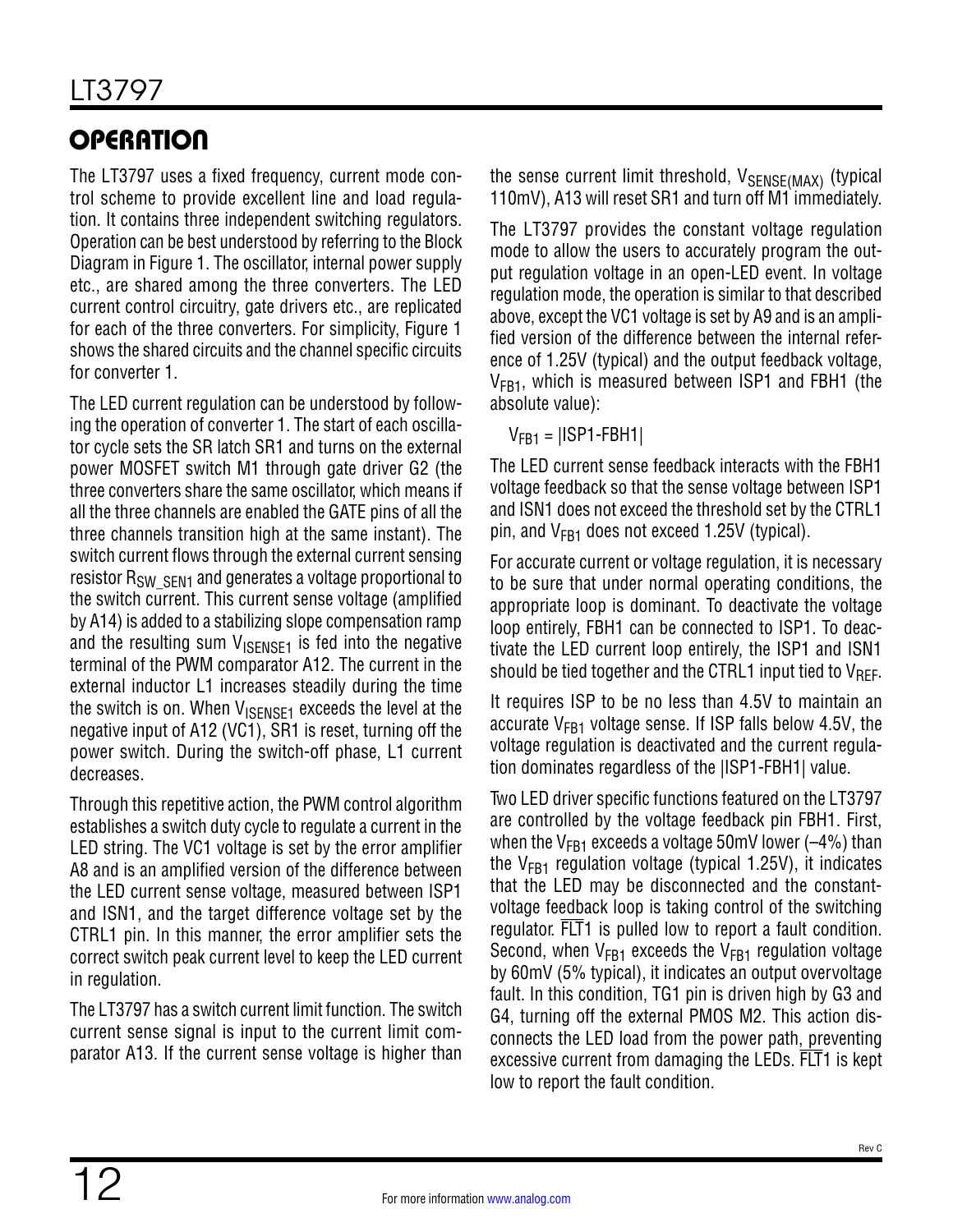#### **Switching Frequency and Synchronization**

The RT frequency adjust pin allows the user to program the switching frequency ( $f_{SW}$ ) from 100kHz to 1MHz to optimize efficiency/performance or external component size. Higher frequency operation yields smaller component size but increases switching losses and gate driving current, and may not allow sufficiently high or low duty cycle operation. Lower frequency operation gives higher efficiency, achieves higher maximum duty cycle or lower minimum duty cycle at the cost of larger external component size. An external resistor from the RT pin to GND is required—do not leave this pin open. For an appropriate  $R<sub>T</sub>$  resistor value see [Table 1](#page-12-0).

| $f_{SW}$ (kHz) | $R_T$ (kΩ) | $f_{SW}$ (kHz) | $R_T$ (kΩ) |
|----------------|------------|----------------|------------|
| 100            | 154        | 600            | 22.6       |
| 150            | 102        | 650            | 20.5       |
| 200            | 75.0       | 700            | 17.4       |
| 250            | 59.0       | 750            | 19.1       |
| 300            | 48.7       | 800            | 16.2       |
| 350            | 41.2       | 850            | 15.0       |
| 400            | 35.7       | 900            | 14.0       |
| 450            | 31.6       | 950            | 13.3       |
| 500            | 28.0       | 1000           | 12.4       |
| 550            | 24.9       |                |            |

<span id="page-12-0"></span>

| Table 1. Switching Frequency ( $f_{SW}$ ) vs $R_T$ Value |  |  |  |
|----------------------------------------------------------|--|--|--|
|----------------------------------------------------------|--|--|--|

The operating frequency of the LT3797 can be synchronized to an external clock source. By providing a digital clock signal into the SYNC pin, the LT3797 will operate at the SYNC clock frequency. If this feature is used, an  $R<sub>T</sub>$  resistor should be chosen to program a switching frequency 20% slower than SYNC pulse frequency. Tie the SYNC pin to GND if this feature is not used.

#### **Duty Cycle Considerations**

Switching duty cycle is a key variable defining converter operation, therefore, its limits must be considered when programming the switching frequency for a particular application. The minimum duty cycle of the switch is limited by the fixed minimum on-time (200ns maximum) and the switching frequency  $(f_{SW})$ . The maximum duty cycle of the switch is limited by the fixed minimum off-time

(200ns maximum) and  $f_{SW}$ . The following equations express the minimum/maximum duty cycle:

Minimum Duty Cycle =  $200ns \cdot f_{SW}$ 

Maximum Duty Cycle =  $1 - 200$ ns • f<sub>SW</sub>

Besides the limitation by the minimum off-time, it is also recommended to choose the maximum duty cycle below 95%.

#### **PWM Dimming Control**

The LED of each channel can be dimmed with pulse width modulation using the PWM pin. [Figure 1](#page-10-1) shows the channel 1 driver. If the PWM1 pin is pulled high, M2 is turned on by G3 and G4. Converter 1 operates normally. G4 limits ISP1-TG1 to 6.5V to protect the gate of M2. If the PWM1 pin is pulled low, the external NMOS M1 is turned off through G1 etc, and converter 1 stops operating. M2 is turned off through the TG1 pin, disconnecting LED1 and stopping current drawing from output capacitor,  $C_{\text{OUT}}$ . The VC1 pin is also disconnected from the internal circuitry through S1. The capacitors  $C_{\Omega}$  and  $C_{\Omega I}$  store the state of the LED string current until PWM1 is pulled up again. This leads to a highly linear relationship between PWM duty cycle and output light (brightness), and allows for a large and accurate dimming range. The PWM dimming range can be maximized by using the PWM pin for dimming and the CTRL pin for linearly adjusting the current sense threshold.

In the applications where the operation frequency of the LT3797 is synchronized to an external clock source applied to the SYNC pin, it is recommended to synchronize the rising edge of the external clock and the rising edge of the PWM signal of each of the three channels, as shown in [Figure 2](#page-12-1).



<span id="page-12-1"></span>**Figure 2. Synchronize the SYNC Pin Input Signal and the PWM Pin Input Signal**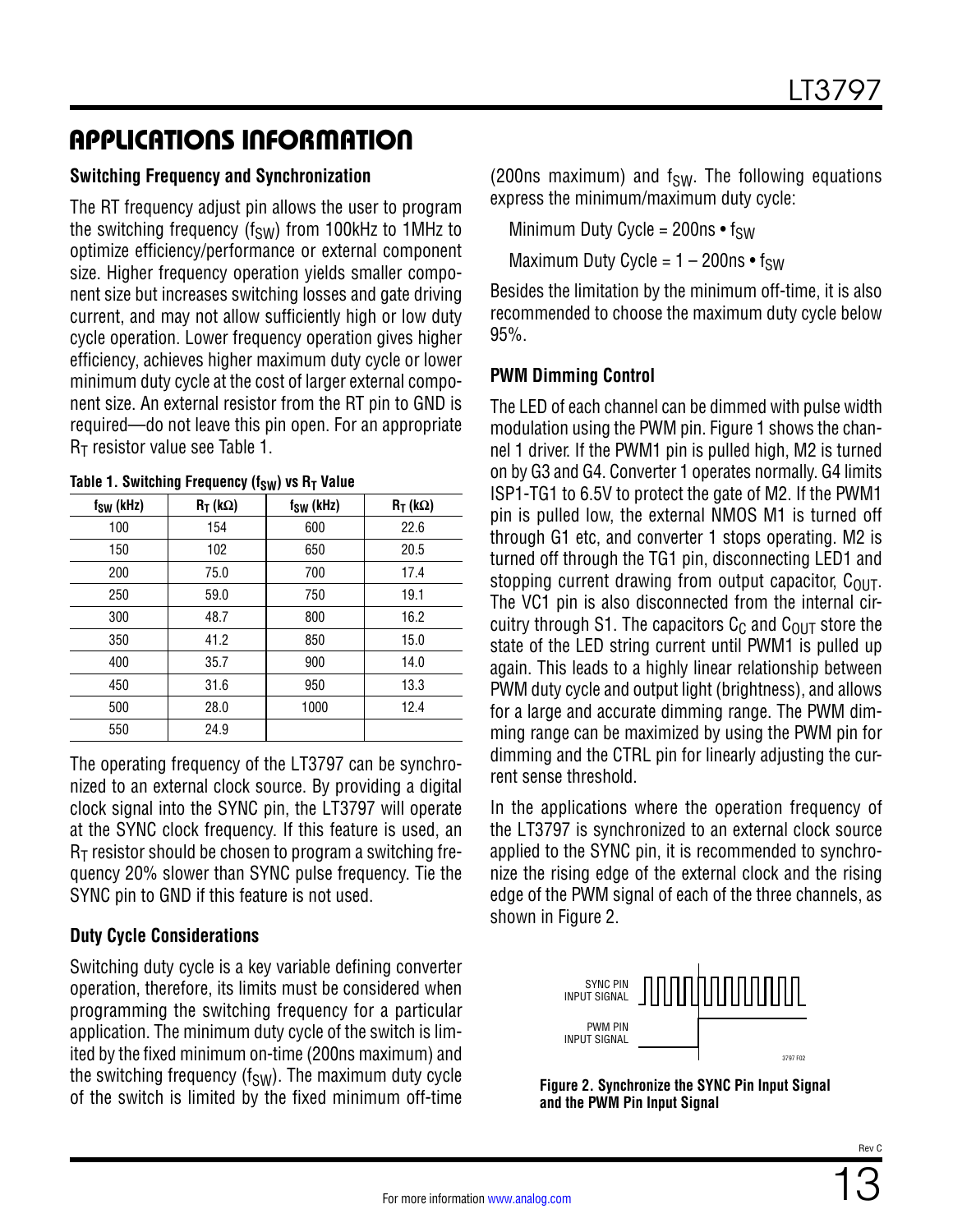Besides analog dimming, the CTRL pin can also be used for PWM dimming control. Refer to [Figure 1](#page-10-1) for channel 1 operation. If CTRL1 falls below 150mV, the CTRL\_ON signal is pulled low by comparator A11. Since CTRL ON is connected to one of G3's inputs, channel 1 has the same operation as PWM1 being pulled low (such as disconnecting LED1 from  $C_{\text{OUT}}$  and disconnecting  $C_{\text{C}}$  from VC1, etc). Therefore, the CTRL pin can be used for a combination of linear and PWM dimming control if it is connected to a PWM signal whose low level is below 150mV and high level is between 0.2V and 1.3V. Connect the PWM pins to the  $V_{\text{RFF}}$  pin if the CTRL pins are used for PWM dimming or no PWM dimming is used.

Do not use a low  $V<sub>TH</sub>$  PMOS for LED disconnection. The PMOS with a minimum  $V_{TH}$  of  $-1V$  to  $-2V$  is recommended. In the applications where accurate PWM dimming is not required, the P-channel MOSFETs can be omitted to reduce cost. In these conditions, the TG pins should be left open.

#### **Programming the LED Current**

The LED current of each channel is programmed by connecting an external sense resistor,  $R_{\text{LED}}$  s<sub>EN</sub>, in series with the LED load, and setting the voltage regulation threshold across  $R_{\text{LED}}$  s<sub>FN</sub> using CTRL input. The ISP and ISN sense node traces should run parallel to each other to a Kelvin connection on the positive and negative terminals of  $R_{\text{LED}}$  sen. Typically, sensing of the current should be done at the top of the LED string. If this option is not available, then the current may be sensed at the bottom of the LED string. The CTRL pin should be tied to a voltage higher than 1.3V to get the full-scale 250mV (typical) threshold across the sense resistor. The CTRL pin can also be used to dim the LED current from full scale to zero, although relative accuracy decreases with the decreasing voltage sense threshold. When the CTRL pin voltage is less than 1.1V and higher than 0.2V, the LED current is:

$$
I_{LED} = \frac{V_{CTRL} - 200 \text{mV}}{R_{LED\_SEN} \cdot 4}
$$

When the CTRL pin voltage is between 1.1V and 1.3V the LED current varies with CTRL, but departs from the equation above by an increasing amount as CTRL voltage increases. Ultimately, above CTRL = 1.3V the LED current no longer varies with CTRL. The typical (ISP-ISN) threshold vs CTRL voltage when CTRL is close to 1.2V is listed in [Table 2.](#page-13-0)

#### <span id="page-13-0"></span>**Table 2. (ISP-ISN) Threshold vs CTRL When CTRL Is Close to 1.2V**

| $V_{CRTL}$ (V) | (ISP-ISN) THRESHOLD (mV) |
|----------------|--------------------------|
| 1.1            | 225                      |
| 1.15           | 236                      |
| 1.2            | 244.5                    |
| 1.25           | 248.5                    |
| 1.3            | 250                      |

When CTRL is higher than 1.3V, the LED current is regulated to:

$$
I_{LED} = \frac{250 \text{mV}}{R_{LED\_SEN}}
$$

The LED current is regulated to 0A when CTRL is lower than 200mV (typical).

The CTRL pin should not be left open (tie to  $V_{\text{RFF}}$  if not used). The CTRL pin can also be used in conjunction with a thermistor to provide overtemperature protection for the LED load, or with a resistor divider to  $V_{IN}$  to reduce output power and limit peak switching current when  $V_{IN}$  is low. The presence of a time varying differential voltage signal (ripple) across ISP and ISN at the switching frequency is expected. The amplitude of this signal is increased by high LED load current, low switching frequency and/ or a smaller value output filter capacitor. Some level of ripple signal is acceptable: the compensation capacitor on the VC pin filters the signal so the average difference between ISP and ISN is regulated to the user-programmed value. Ripple voltage amplitude (peak-to-peak) in excess of 50mV should not cause misoperation, but may lead to noticeable offset between the average value and the user-programmed value.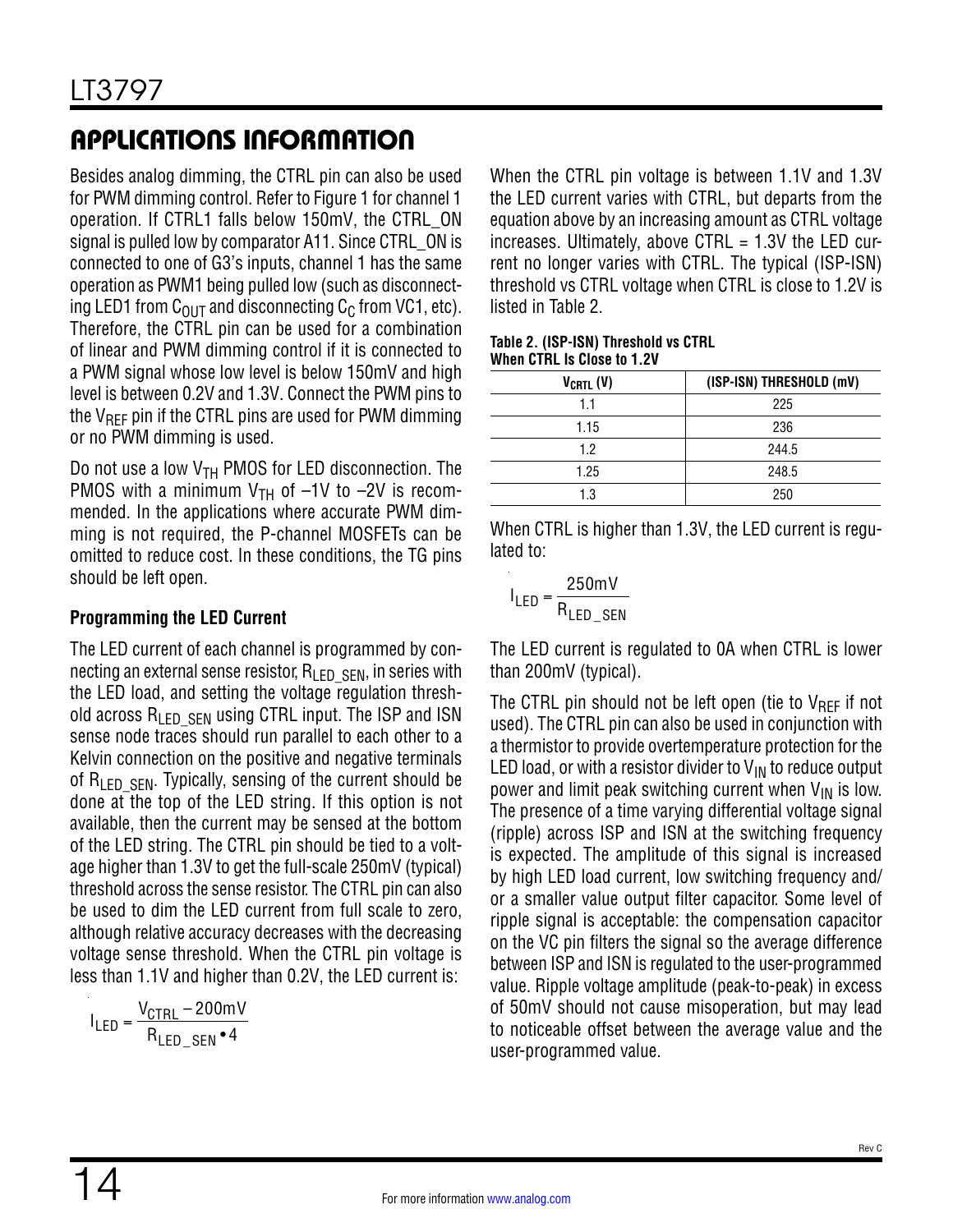#### **Programming Output Regulation Voltage for the Open-LED Event**

The output voltage of each channel in the open-LED event can be programmed by selecting two external sense resistors. [Figure 3](#page-14-0) shows the sense resistor connection of channel 1. In the open-LED event,  $V_{FB1}$  is regulated to 1.25V, therefore the output regulation voltage can be set according to the following equation:

$$
V_{OUT} = 1.25V \cdot \frac{R5 + R6}{R5}
$$

Since the output voltage is directly measured between ISP1 and LED1–, the [Figure 3](#page-14-0) approach works well for the converter topologies where LED1– is connected to GND (such as boost, SEPIC, flyback), as well as the topologies where LED1<sup>-</sup> is connected to an inductor (such as buck mode, buck-boost mode LED drivers).

Typically, the current sense resistor  $R_{\text{F}}$   $_{\text{E}}$   $_{\text{E}}$  and disconnect PMOS M2 are connected to the top of the LED string (LED1<sup>+</sup>), as shown in [Figure 3.](#page-14-0) If this option is not available (for example some multi-string LED modules are built with a common anode configuration), then the current may be sensed at the bottom of the LED string as shown in [Figure 4](#page-14-1). In this configuration, the FBH pin draws 2µA (typical) current. Therefore, the output regulation voltage in the open-LED event can be set according to the following equation:

$$
V_{OUT} = 1.25V \cdot \frac{R5 + R6}{R5} + 2\mu A \cdot R6
$$

Under normal operating conditions, the LED current regulation loop is dominant. Therefore, the output regulation voltage ( $V_{\text{OUT}}$ ) in the open-LED event should be programmed so that  $V_{FB1}$  (V<sub>FB1</sub> = |ISP1-FBH1|) should never exceed 1.1V when LED1 is connected. The only way for  $V_{FB1}$  to be within 50mV of the regulation voltage (1.25V) is for an open-LED event to occur.



<span id="page-14-0"></span>**Figure 3. Output Voltage Sense Resistor Connection**



<span id="page-14-1"></span>**Figure 4. Output Voltage Sense Resistor Connection When RLED\_SEN1 and M2 Are Connected to the Bottom of the LED String**

#### **Programming Enable and Undervoltage Lockout with the EN/UVLO Pin**

EN/UVLO pin controls whether the LT3797 is enabled or is in shutdown state. As shown in [Figure 1,](#page-10-1) a 1.22V reference, a comparator, A1, and a controllable current source, IS1, allow the user to accurately program the supply voltage at which the IC turns on and off. The falling value can be accurately set by the resistor divider R1 and R2. When EN/UVLO is above 0.4V and below the 1.22V threshold, the small pull-down current source, IS1 (typical 2µA), is active. The purpose of this current is to allow the user to program the rising hysteresis. The falling threshold voltage and rising threshold voltage can be calculated by the following equations:

 $V_{\text{IN}(\text{FALLING})} = 1.22 \text{V} \cdot \frac{\text{R1} + \text{R2}}{\text{R2}}$ 

$$
V_{IN(RISING)} = V_{IN(FALLING)} + 2\mu A \cdot R1
$$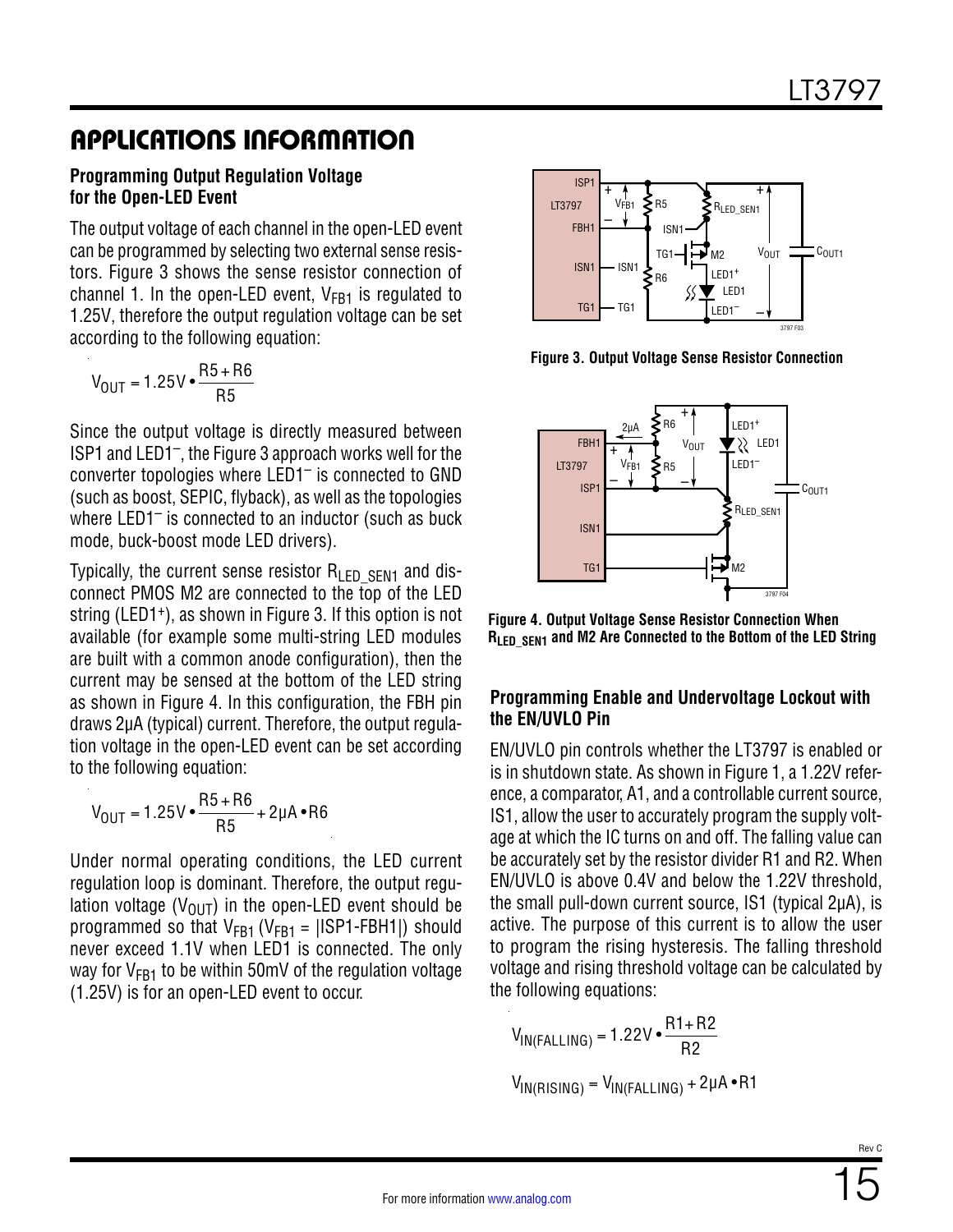For applications where the EN/UVLO pin is to be used only as a logic input, the EN/UVLO pin can be connected directly to the input voltage,  $V_{IN}$ , for "always on" operation.

#### **Programming Overvoltage Lockout Threshold with the OVLO Pin**

The LT3797 provides an OVLO pin that allows user-programmable overvoltage lockout. A 1.25V (typical) rising threshold with 125mV hysteresis detects the overvoltage condition. The OVLO pin can be used to monitor  $V_{IN}$  or other voltages against overvoltage conditions.

[Figure 1](#page-10-1) shows OVLO connecting to  $V_{IN}$  through a voltage divider to protect against  $V_{IN}$  overvoltage. The rising threshold voltage and falling threshold voltage can be calculated by the following equations:

$$
V_{OV(RISING)} = 1.25V \cdot \frac{R3 + R4}{R4}
$$
  
 $V_{OV(FALLING)} = 1.125V \cdot \frac{R3 + R4}{R4}$ 

An overvoltage condition turns off all three channels (including pulling the GATE pins to GND and TG pins to ISP) and resets the soft-starts.

### **Loop Compensation**

Loop compensation determines the stability and transient performance. The LT3797 uses current mode control to regulate the output which simplifies loop compensation. The optimum values depend on the converter topology, the component values and the operating conditions (including the input voltage, LED current switching frequency). To compensate the feedback loop of the LT3797, a series resistor-capacitor network is usually connected from the VC pin to GND. [Figure 1](#page-10-1) shows the typical VC compensation network. For most applications, the capacitor should be in the range of 2.2nF to 22nF, and the resistor should be in the range of 2k to 25k. A practical approach to designing the compensation network is to start with one of the circuits in this data sheet that is similar to your application, and tune the compensation network to optimize the performance. Stability should then be checked across all operating conditions, including LED current, input voltage and temperature. Application Note 76 is a good reference for loop compensation.

### **Soft-Start and Fault Protection**

The LT3797 has identical soft-start and fault protection functions for each channel. The soft-start feature is designed to limit peak switch currents and output voltage  $(V_{\text{OUT}})$  overshoot during start-up or recovery from a fault condition. [Figure 4](#page-14-1) shows the state diagram of the softstart and fault protection of channel 1. Also refer to [Figure](#page-10-1)  [1f](#page-10-1)or channel 1 operation. In soft-start mode, the softstart capacitor is charged up by the 25µA current source. The SS1 pin gradually increases the peak switch current allowed in M1 by clamping the VC1 voltage through Q4. In this way the SS1 pin allows the output capacitor,  $C_{OUT}$ , voltage to be charged gradually toward its final value while limiting M1 current overshoot. The soft-start interval is set by the soft-start capacitor selection according to the following equation:

$$
t_{SS} = \frac{1.2V}{25\mu A} \cdot C_{SS}
$$

The discharge time of the soft-start capacitor is controlled by a 2.5µA current source. Therefore, the SS1 pin is also used as an adjustable timer in the FAULT2 protection modes (see [Figure 5](#page-16-0)) to prevent thermal runaway problems on the external components and/or the LEDs. In some fault conditions, the soft-start capacitor is charged and discharged repetitively, referred to as the hiccup mode operation. A typical hiccup mode operation occurs when an LT3797 LED driver has an output short-circuit fault. [Figure 5](#page-16-0) shows that if an output short-circuit fault causes LT3797 overcurrent (sensed by ISP1-ISN1) in the normal operation mode, the LT3797 moves to FAULT2 protection mode, where TG1 is pulled high, turning off the external PMOS and isolating the output. As a result, the overcurrent condition is cleared. When SS1 is discharged below 200mV, the LT3797 moves to soft-start mode, where TG1 is pulled low to turn on the external PMOS. If the short-circuit fault still exists, the LT3797 senses an overcurrent fault again and moves to FAULT2 protection mode: SS1 charged up and a new cycle starts. In this manner, the soft-start capacitor is kept charging and discharging between 200mV and 1.7V until the short-circuit fault is cleared.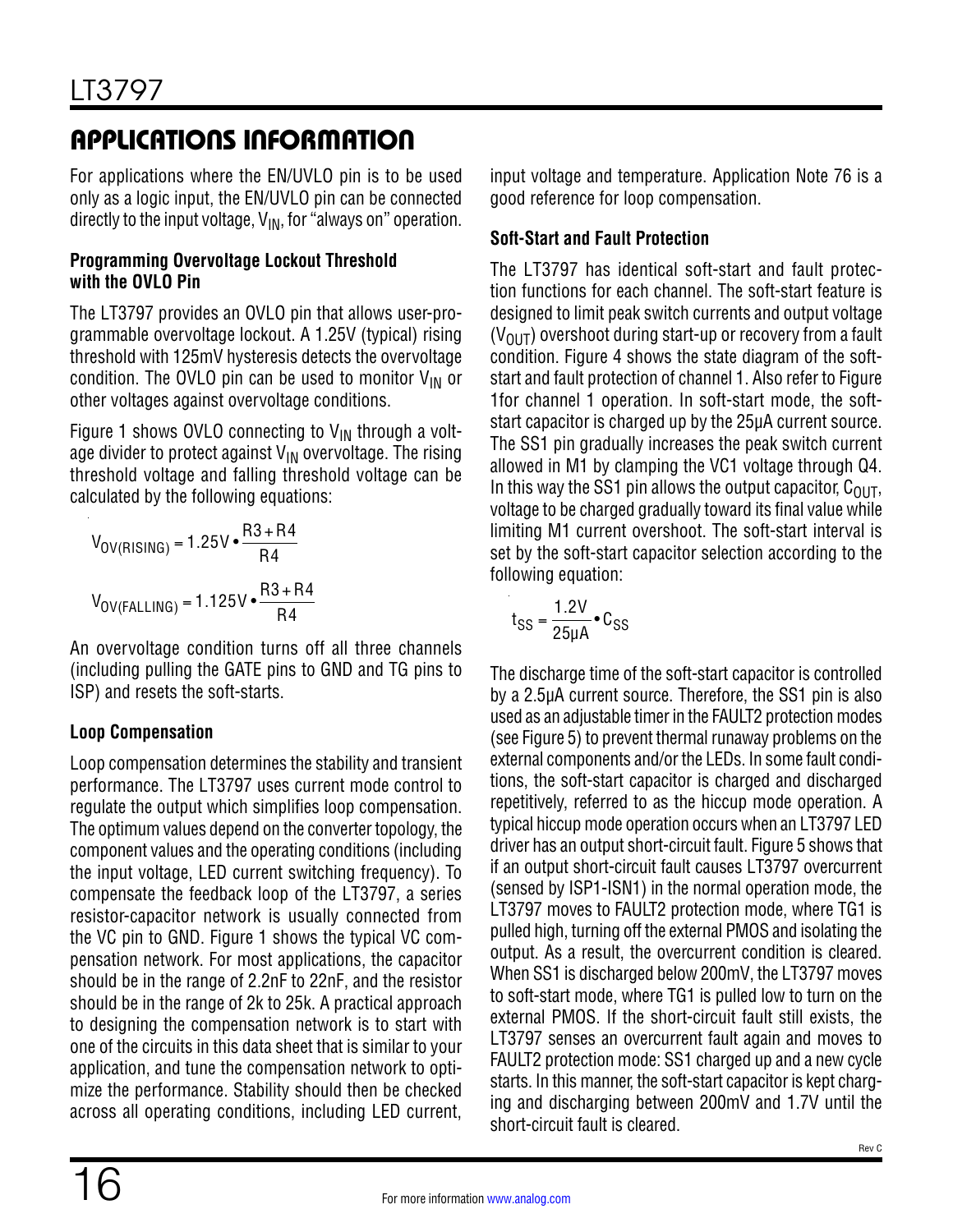

<span id="page-16-0"></span>**Figure 5. State Diagram of the Soft-Start and Fault Protection of Channel 1**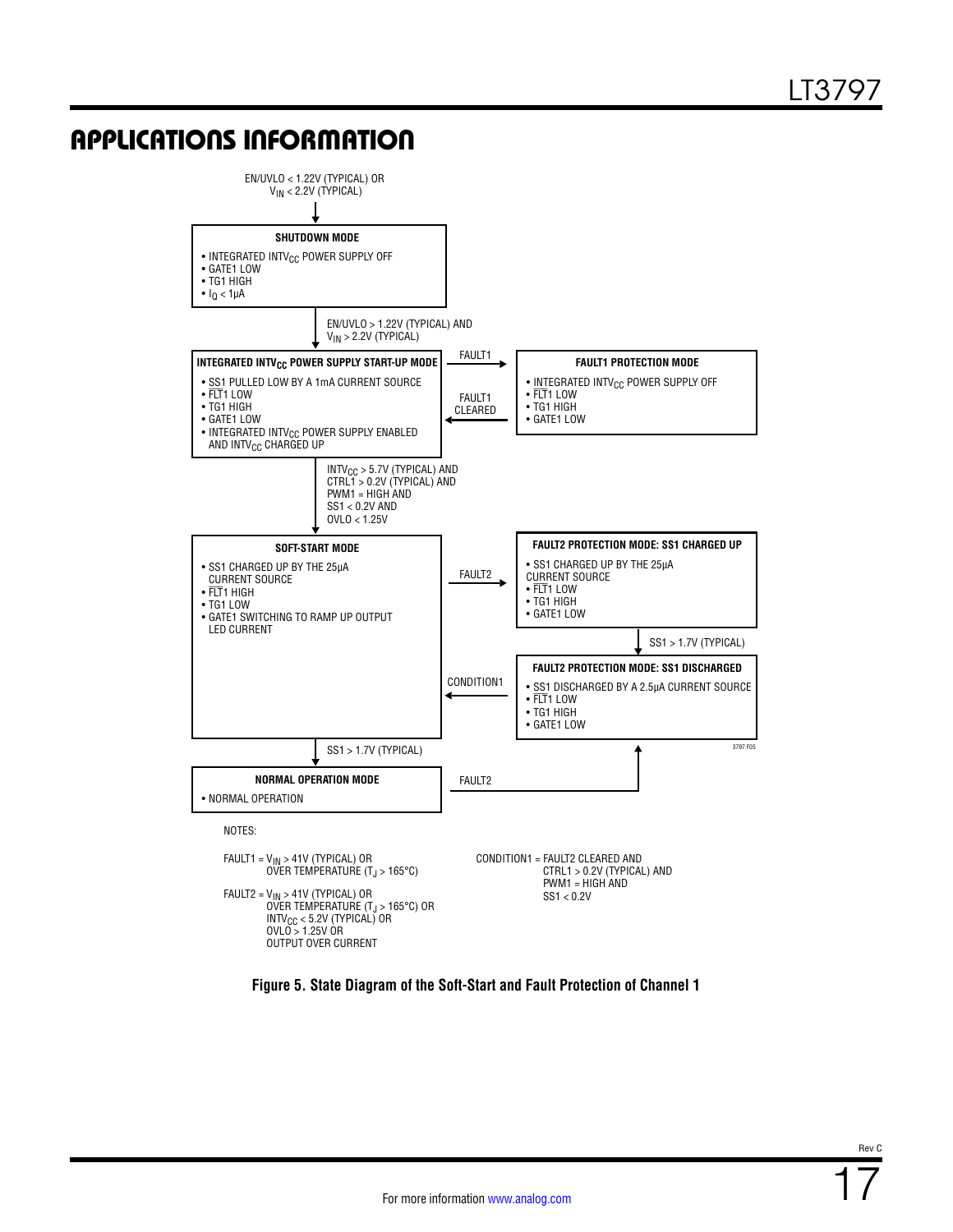The LT3797 fault protection can be configured as the latch-off mode by connecting a 470k resistor between the SS pin and  $V_{REF}$  pin. The FAULT2 conditions (see Figure [4\)](#page-14-1) cause the LT3797 latch off. The LT3797 does not retry a soft-start even if the fault condition is cleared, since the SS pin is not able to fall below 0.2V by the 2.5µA pulldown current to reset the latch, due to the pulling up of the 470k resistor. The latch-off can only be cleared by toggling the EN/UVLO pin low to high.

The open-LED fault and the output overvoltage fault are not included in FAULT2 in [Figure 5](#page-16-0). These two faults do not affect the soft-start status. The open-LED fault in channel 1 causes FLT1 low. The output overvoltage fault in channel 1 causes FLT1 low and TG1 high to disconnect the LED load from power path.

### **APPLICATION CIRCUIT DESIGN GUIDELINE**

The LT3797 contains three independent switching regulators. The following sections describe the LT3797 LED driver design guideline for the key parameters calculation and external components selection. The design guideline applies to each of the switching regulators.

### **Switch Duty Cycle**

The LT3797 can be configured with different topologies. The boost LED driver is used for the applications where the LED voltage is higher than the input voltage. The LT3797 can be configured as a buck mode LED driver for the applications where the LED voltage is lower than the input voltage. The buck-boost mode and the SEPIC LED driver allow for the input voltage to be higher, equal to or lower than the LED voltage. The switch duty cycles of different topologies in continuous conduction mode (CCM) are:

$$
D_{BOOST} = \frac{V_{LED} - V_{IN}}{V_{LED}}
$$
  

$$
D_{BUCK} = \frac{V_{LED}}{V_{IN}}
$$
  

$$
D_{BUCK-BOOST} = \frac{V_{LED}}{V_{LED} + V_{IN}}
$$
  

$$
D_{SEPIC} = \frac{V_{LED}}{V_{LED} + V_{IN}}
$$

The maximum duty cycle  $(D_{MAX})$  occurs when the converter has the minimum input voltage  $(V_{IN(MIN)})$ .

#### **Inductor Selection**

[Figure 6](#page-17-0) shows a typical inductor current waveform when the LED driver has maximum output current at the minimum input voltage. ∆I<sub>L</sub> and I<sub>L AVG(MAX)</sub> denote the inductor ripple current and the maximum average inductor current respectively.



<span id="page-17-0"></span>**Figure 6. A Typical Inductor Waveform**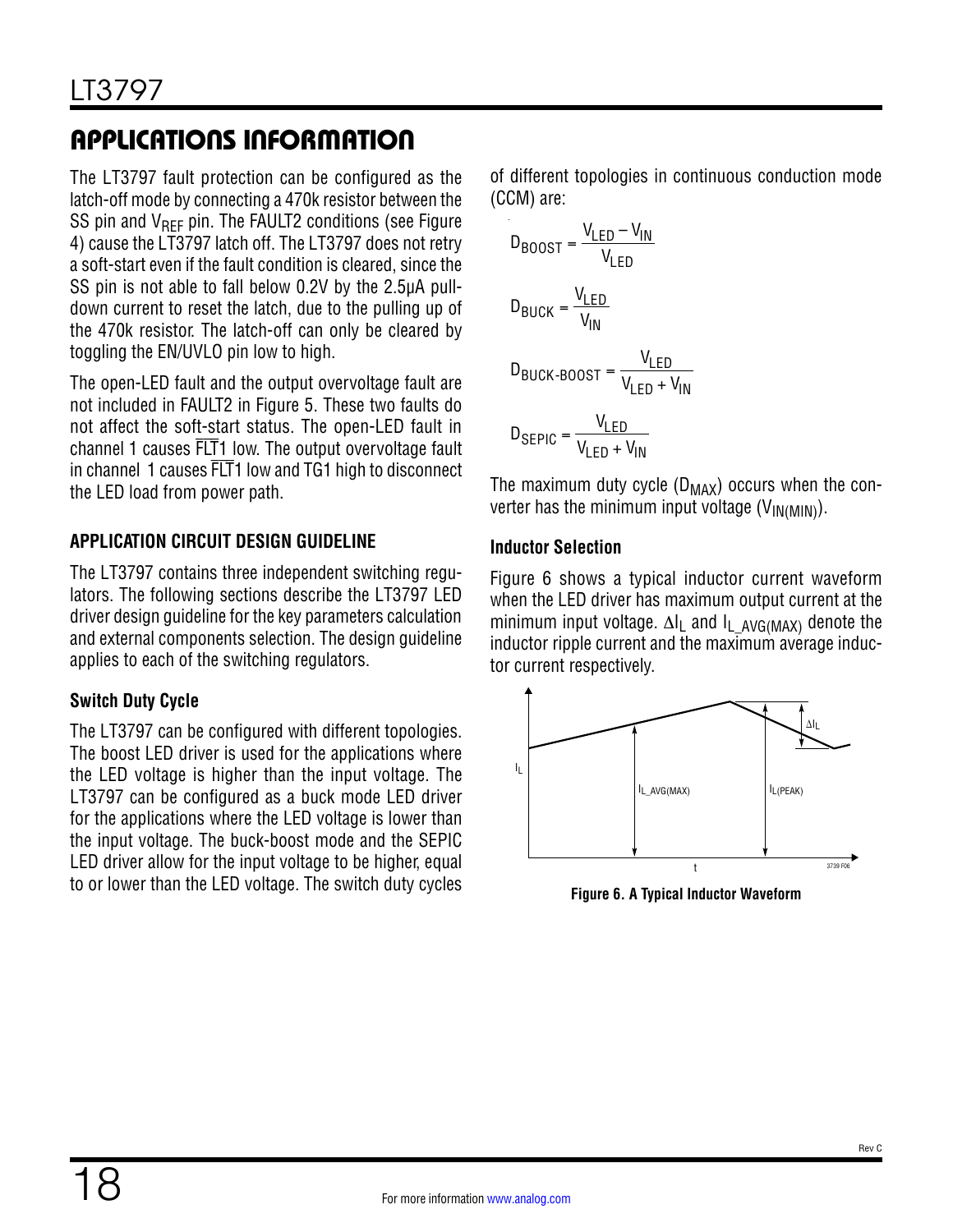The  $I_L$  AVG(MAX) of boost, buck mode, and buck-boost mode LED drivers in CCM are:

$$
I_{L_AVG(MAX) \_BUCK} = I_{LED(MAX)}
$$
  
\n
$$
I_{L_AVG(MAX) \_BOOST} = I_{LED(MAX)} \cdot \frac{1}{1 - D_{MAX}}
$$
  
\n
$$
I_{L_AVG(MAX) \_BUCK\text{-}BOOST} = I_{LED(MAX)} \cdot \frac{1}{1 - D_{MAX}}
$$

The primary and secondary maximum average inductor current of the SEPIC LED driver are:

$$
I_{L1\_AVG(MAX)\_SEPIC} = I_{LED(MAX)} \cdot \frac{D_{MAX}}{1 - D_{MAX}}
$$

 $I_{L2\_AVG(MAX)\_{SEPIC}} = I_{LED(MAX)}$ 

where  $I_{\text{FDMAX}}$  is the maximum LED current.

The inductor ripple current  $\Delta I_1$  has a direct effect on the choice of the inductor value. Choosing smaller values of ∆I<sub>L</sub> requires large inductances and reduces the current loop gain (the converter will approach voltage mode). Accepting larger values of ∆l<sub>L</sub> provides fast transient response and allows the use of low inductances, but results in higher input current ripple and greater core losses.

The inductor ripple percentage of the boost, buck mode, and buck-boost mode LED drivers is:

$$
\frac{\Delta I_L}{I_{L(MAX)}}
$$

For the SEPIC converter,  $\Delta I_1$  of the primary inductor is equal to ∆I<sub>L</sub> of the secondary inductor. The inductor ripple percentage can be calculated as:

$$
\frac{2 \cdot \Delta I_L}{I_{L1(MAX)} + I_{L2(MAX)}}
$$

The user should choose an appropriate ∆I<sub>L</sub> based on the trade-offs to optimize the LED driver performance. It is recommended that the ripple current percentage fall within the range of 20% to 60% at  $D_{MAX}$ .

Given an operating input voltage range, and having chosen the operating frequency, f, and ripple current ∆l<sub>L</sub> in the inductor, the inductor values of the boost, buck mode, and buck-boost mode LED drivers can be determined using the following equations:

$$
L_{\text{BUGK}} = \frac{V_{\text{LED}}}{\Delta I_{\text{L}} \cdot f} \cdot \left(1 - D_{\text{MAX}}\right)
$$

$$
L_{\text{BOOST}} = \frac{V_{\text{IN(MIN)}}}{\Delta I_{\text{L}} \cdot f} \cdot D_{\text{MAX}}
$$

$$
L_{\text{BUGK-BOOST}} = \frac{V_{\text{IN(MIN)}}}{\Delta I_{\text{L}} \cdot f} \cdot D_{\text{MAX}}
$$

The primary and secondary inductor values of the SEPIC LED driver are:

$$
L1 = L2 = \frac{V_{IN(MIN)}}{\Delta I_L \cdot f} \cdot D_{MAX}
$$

By making  $L1 = L2$ , and winding them on the same core, the value of inductance in the preceding equation is replaced by 2L, due to mutual inductance:

$$
L = \frac{V_{IN(MIN)}}{2 \cdot \Delta I_L \cdot f} \cdot D_{MAX}
$$

The inductor peak current and RMS current in continuous mode operation can be calculated based on  $I_{L(MAX)}$ and  $\Delta I_L$ .

$$
I_{L(PEAK)} = I_{L(MAX)} + 0.5 \cdot \Delta I_L
$$

$$
I_{L(RMS)} \approx I_{L(MAX)}
$$

Based on the preceding equations, the user should choose the inductors having sufficient saturation and RMS current ratings.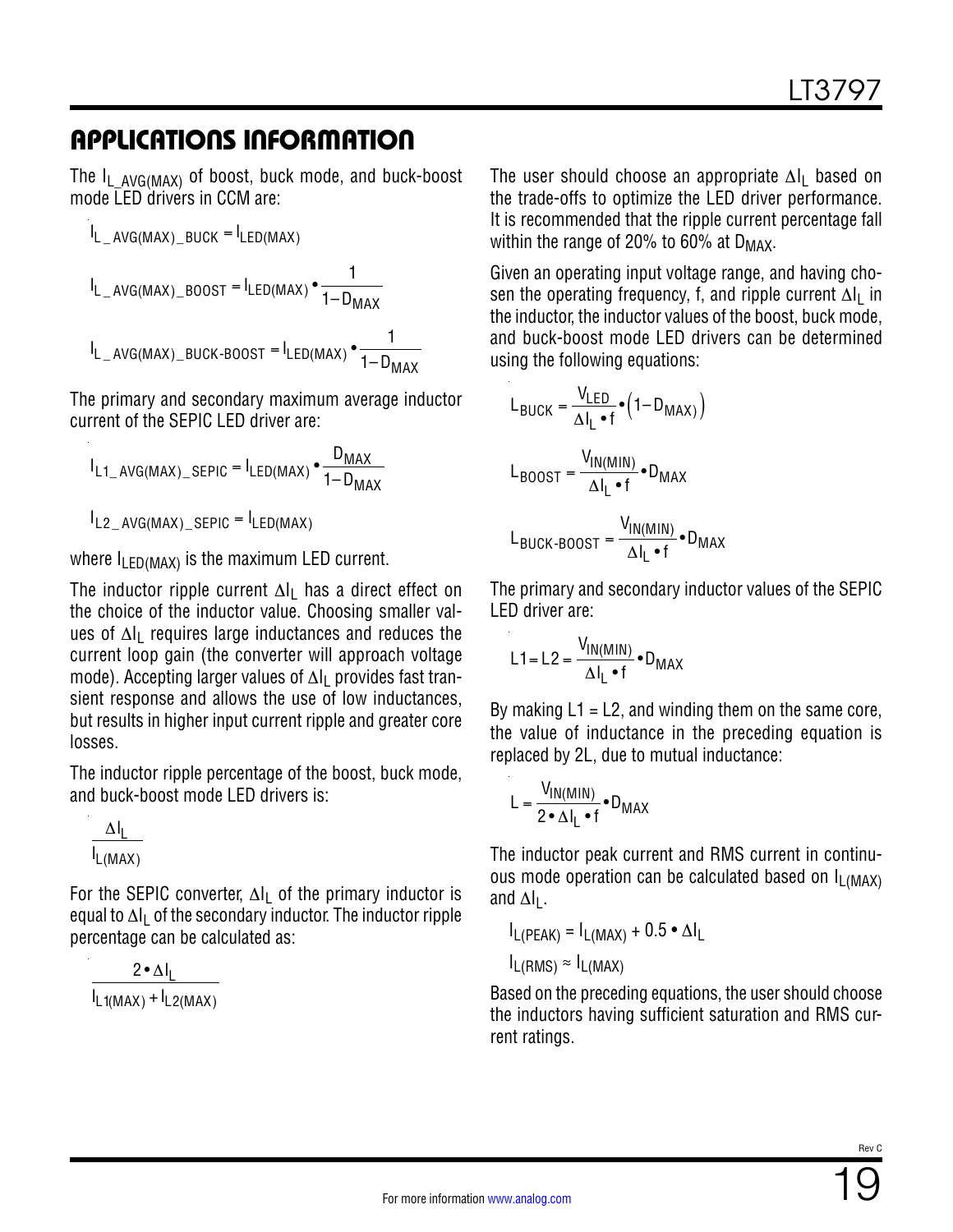### **Switch Current Sense Resistors Selection**

The LT3797 measures each channel's power N-channel MOSFET current by using a sense resistor (see  $R_{SW,SEN}$ in [Figure 1\)](#page-10-1) between GND and the MOSFET source. [Figure](#page-19-0) [7](#page-19-0) shows a typical waveform of the sense voltage ( $V_{SW}$ SENSE) across the sense resistor in CCM. The placement of the sense resistor  $R_{SW, SFN}$  should be close to the source of the MOSFET and GND. The SENSEP and SENSEN sense node traces should run parallel to each other to a Kelvin connection on the positive and negative terminals of R<sub>SW</sub> SEN.

Due to the current limit function of the power switch current control,  $R_{SW, SFM}$  should be selected to guarantee that the peak current sense voltage  $V_{SW\_SENSE(PFAK)}$  during steady-state normal operation is lower than the SENSE current limit threshold (100mV minimum). It is recommended to give a 20% margin and set V<sub>SW\_SENSE(PEAK)</sub> to be 80mV. Then, the switch current sense resistor value can be calculated as:

$$
R_{SW\_SEN} = \frac{80 \text{mV}}{I_{SW(PEAK)}}
$$

where  $I_{SW(PEAK)}$  is the peak switch current.  $I_{SW(PEAK)}$  of the boost, buck mode and buck-boost mode LED driver is:

 $I_{SW(PEAK)} = I_{L(PEAK)}$ 

ISW(PEAK) of the SEPIC LED driver is:



<span id="page-19-0"></span>**Figure 7. The Sense Voltage Across the Sense Resistor in CCM**

### **Sense Voltage Ripple Verification**

After the inductor ripple current and the switch current sense resistor value have been selected according to the previous sections, the sense voltage ripple  $\Delta V_{\text{SW}}$  SENSE (refer to [Figure 7](#page-19-0)) of the boost, buck, and buck-boost LED drivers can be determined using the following equation:

 $\Delta V_{SW}$  sense =  $\Delta I_L \cdot R_{SW}$  sen

∆V<sub>SW</sub> SENSE of the SEPIC LED driver can be determined using the following equation:

$$
\Delta V_{SW\_SENSE} = 2 \cdot \Delta I_L \cdot R_{SW\_SEN}
$$

The LT3797 has internal slope compensation to stabilize the control loop against sub-harmonic oscillation. When the LT3797 operates at a duty cycle greater than 0.66 in CCM, the sense voltage ripple,  $\Delta V_{SW\text{SNR}}$  (refer to [Figure 7\)](#page-19-0), needs to be limited to ensure the internal slope compensation is sufficient to stabilize the control loop. [Figure 8](#page-19-1) shows the maximum  $\Delta V_{SW}$  SENSE over the duty cycle. It is recommended to check and ensure  $\Delta V_{\text{SW}}$ SENSE IS below this curve at the highest duty cycle. If  $\Delta V_{SW}$  SENSE is above the maximum  $\Delta V_{SW}$  SENSE curve at the highest duty cycle, the  $\Delta I_L$  needs to be reduced and the parameters in the previous two sections need to be recalculated until the optimized values are obtained.



<span id="page-19-1"></span>**vs Duty Cycle for CCM**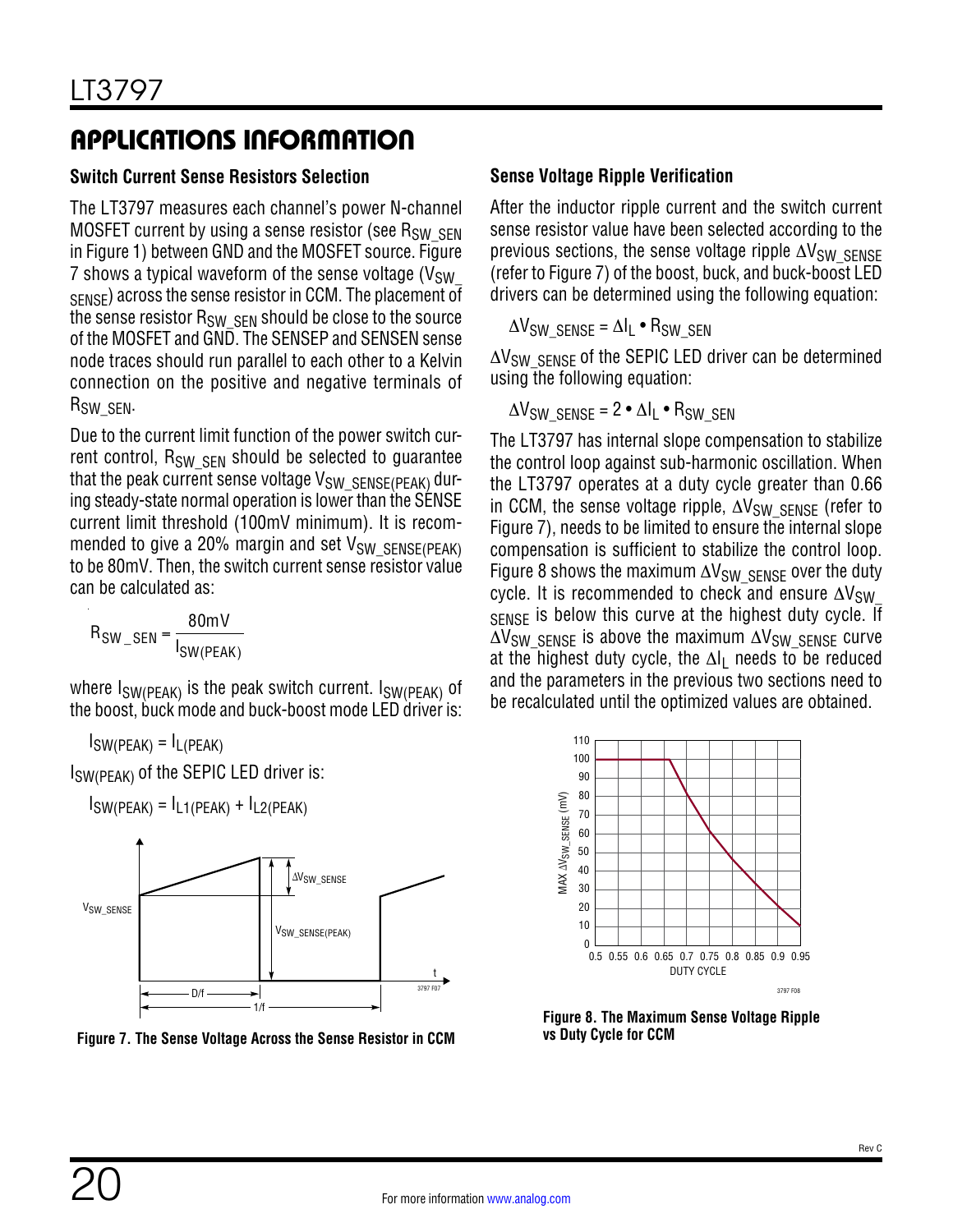#### **Power MOSFET Selection**

The selection criteria for the power MOSFET includes the drain-source breakdown voltage ( $BV<sub>DSS</sub>$ ), the threshold voltage ( $V_{\text{GS}(TH)}$ ), the on-resistance ( $R_{DS(ON)}$ ), the total gate charge  $(Q_G)$ , the maximum drain current  $(I_D(MAX))$ and the MOSFET's thermal resistances ( $R_{\theta,IC}$  and  $\dot{R}_{\theta,IA}$ ), etc.

The required power MOSFET BV $_{\text{DSS}}$  rating of different topologies can be estimated using the following equations. Add a diode forward voltage, and any additional ringing across its drain-to-source during its off-time.

 $BV<sub>DSS</sub>$  BOOST >  $V<sub>LPD</sub>$  $BV_{DSS-BUCH} > V_{IN(MAX)}$  $BV_{DSS}$  BUCK-BOOST >  $V_{IN(MAX)} + V_{LED}$  $BV_{DSS-SEPIC} > V_{IN(MAX)} + V_{LED}$ 

The power dissipated by the MOSFET in a boost, buck mode, or buck-boost mode LED driver is:

$$
P_{FET} = I_{L(MAX)}^2 \cdot R_{DS(ON)} \cdot D_{MAX} + 2 \cdot V_{SW(PEAK)} \cdot I_{L(MAX)} \cdot C_{RSS} \cdot f/1.5A
$$

The power dissipated by the MOSFET in a SEPIC LED driver is:

$$
P_{FET} = (I_{L1(MAX)} + I_{L2(MAX)})^2 \cdot R_{DS(ON)} \cdot D_{MAX} + 2 \cdot V_{SW(PEAK)} \cdot (I_{L1(MAX)} + I_{L2(MAX)}) \cdot C_{RSS} \cdot f/1.5A
$$

The first terms in the preceding equations represent the conduction losses in the devices, and the second terms, the switching losses.  $C_{RSS}$  is the reverse transfer capacitance, which is usually specified in the MOSFET characteristics. For maximum efficiency,  $R_{DS(ON)}$  and  $Q_G$  should be minimized. From a known power dissipated in the power MOSFET, its junction temperature can be obtained using the following equation:

 $T_{\text{I}} = T_A + P_{\text{FFT}} \bullet \theta_{\text{I}A} = T_A + P_{\text{FFT}} \bullet (\theta_{\text{J}C} + \theta_{\text{CA}})$ 

 $T_{\text{J}}$  must not exceed the MOSFET maximum junction temperature rating. It is recommended to measure the MOSFET temperature in steady state to ensure that absolute maximum ratings are not exceeded.

#### **Schottky Rectifier Selection**

The power Schottky diode conducts current during the interval when the switch is turned off. In an LT3797 LED driver, the Schottky diode should have the same voltage rating as the power N-channel MOSFET in the same channel. Refer to the power MOSFET BV $_{\text{DSS}}$  rating in the previous section for the peak reverse voltage rating selection. If using the PWM feature for dimming, it is important to consider diode leakage, which increases with the temperature, from the output during the PWM low interval. Choose a Schottky diode with sufficiently low leakage current.

The power dissipated by the diode in a boost, buck, or buck-boost converter in CCM is:

$$
P_D = I_{L_AVG(MAX)} \bullet V_D \bullet (1 - DMAX)
$$

where  $V_D$  is the diode forward voltage drop.

The power dissipated by the diode in a SEPIC converter is:

 $P_D = (I_{L1} \text{AVG}(\text{MAX}) + I_{L2} \text{AVG}(\text{MAX})) \cdot V_D \cdot (1 - D_{MAX})$ and the diode junction temperature is:

$$
T_J = T_A + P_D \bullet (\theta_{JC} + \theta_{CA})
$$

 $T_{\text{J}}$  must not exceed the diode maximum junction temperature rating.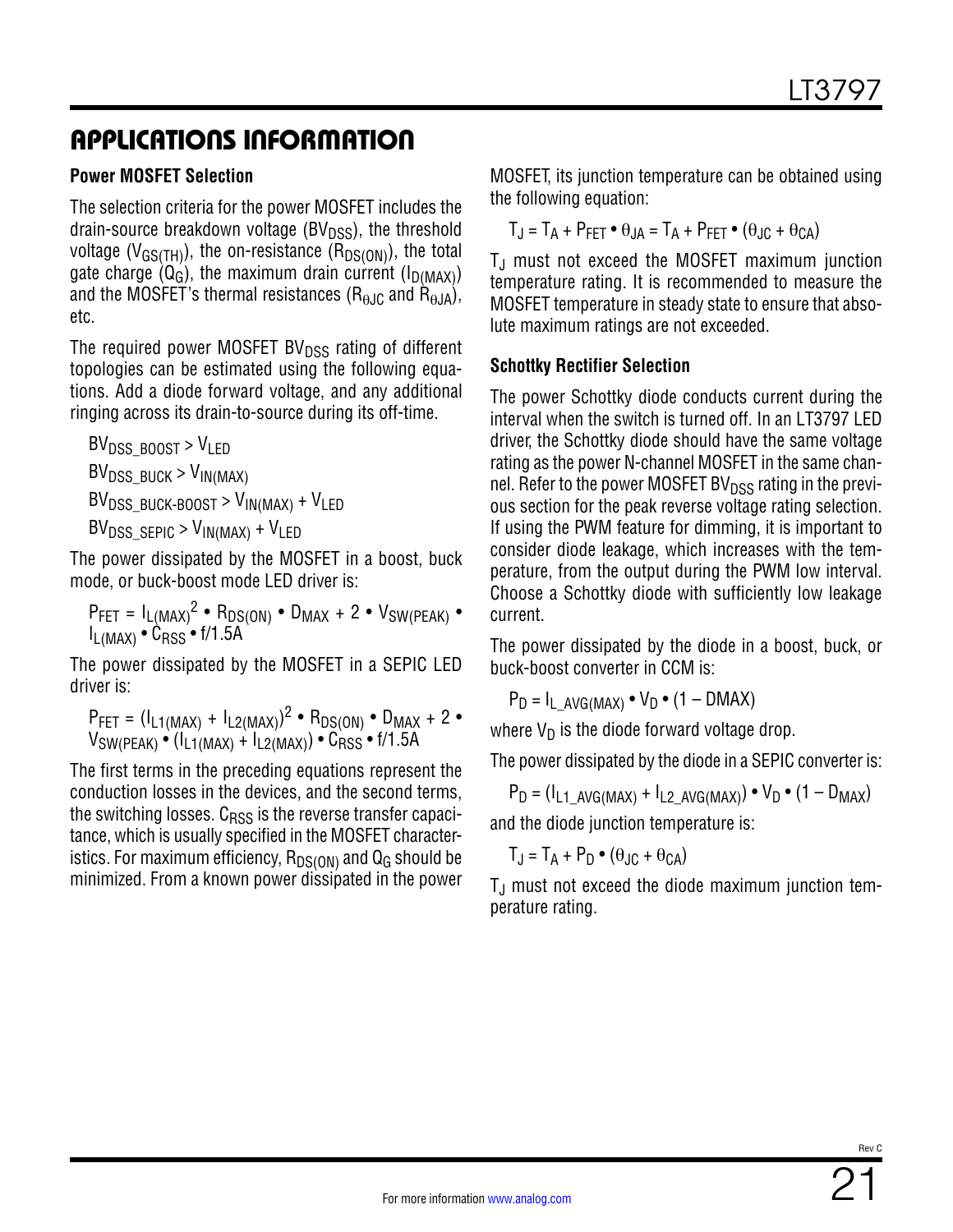### **High Side PMOS Disconnect Switch Selection**

A PMOS with a minimum  $V_{GS(TH)}$  of  $-1V$  to  $-2V$  is recommended for the high side disconnect switch in most LT3797 applications to improve the PWM dimming ratio and protect the LED array from excessive heating during fault conditions. The PMOS BV $_{\text{DSS}}$  rating must be higher than the open-LED regulation voltage set by the FBH pin. The maximum continuous drain current  $I_{D(MAX)}$  rating should be higher than the maximum LED current.

#### **Input Capacitor Selection**

The input capacitor  $C_{\text{IN}}$  supplies the AC ripple current to the power inductor of the converter and must be placed and sized according to the transient current requirements. The switching frequency, output current and tolerable input voltage ripple are key inputs to estimating the required capacitor value. The X5R or X7R type ceramic capacitors are usually good choices since they have small variation with temperature and DC bias. Typically, the boost or SEPIC converter requires a lower value input capacitor than the buck mode or buck-boost mode converter, due to the fact that its inductor is in series with the input, and the input current waveform is continuous. The input capacitor value can be estimated based on the inductor ripple  $\Delta I_L$  (refer to Inductor Selection section), the switching frequency, and the acceptable input voltage ripple  $\Delta V_{IN}$  on C<sub>IN</sub>. C<sub>IN</sub> value of the boost and SEPIC converter can be calculated by:

$$
C_{IN} = 0.125 \cdot \frac{\Delta I_L}{\Delta V_{IN} \cdot f}
$$

 $C_{IN}$  value of the buck mode and buck-boost mode LED driver can be calculated by:

$$
C_{IN} = I_{LED} \cdot \frac{V_{LED} \cdot (V_{IN(MIN)} - V_{LED})}{V_{IN(MIN)}^2 \cdot \Delta V_{IN} \cdot f}
$$

### **Output Capacitor Selection**

The output filter capacitors should be sized to attenuate the LED current ripple. Use of X5R or X7R type ceramic capacitors is recommended. To achieve the same LED ripple current, the required filter capacitor is smaller in the buck mode applications than that in the boost, buck-boost mode and SEPIC applications. This is due to the fact that, in the buck converter, the inductor is in series with the output and the ripple current flowing through the output capacitor is continuous. Lower operating frequencies will require proportionately higher capacitor values.

#### **The DC Coupling Capacitor Selection for SEPIC LED Driver**

The DC voltage rating of the DC coupling capacitor,  $C_{DC}$ , connected between the primary and secondary inductors should be larger than the maximum input voltage:

 $V_{CDC} > V_{IN(MAX)}$ 

 $C_{\text{DC}}$  has nearly a rectangular current waveform in CCM. During the switch off-time, the current through  $C_{DC}$  is  $I_{VIN}$ , while approximately  $-I_{LED}$  flows during the on-time. The  $C<sub>DC</sub>$  voltage ripple causes distortions on the primary and secondary inductor current waveforms. The  $C_{DC}$  should be sized to limit its voltage ripple. The power loss on the  $C_{\text{DC}}$  ESR reduces the LED driver efficiency. Therefore, the sufficient low ESR ceramic capacitors should be selected. The X5R or X7R ceramic capacitor is recommended for  $C_{\text{DC}}$ .

#### **Integrated INTV<sub>CC</sub> Power Supply**

The LT3797 includes an internal switch mode DC/DC converter to generate a regulated  $7.5V$  INTV<sub>CC</sub> power supply to power the NMOS gate drivers of the three channels ( $I_{DRIVE}$ ). This INTV<sub>CC</sub> power supply can also be used to drive external circuits ( $I_{\text{FXT}}$ ). This INTV<sub>CC</sub> power supply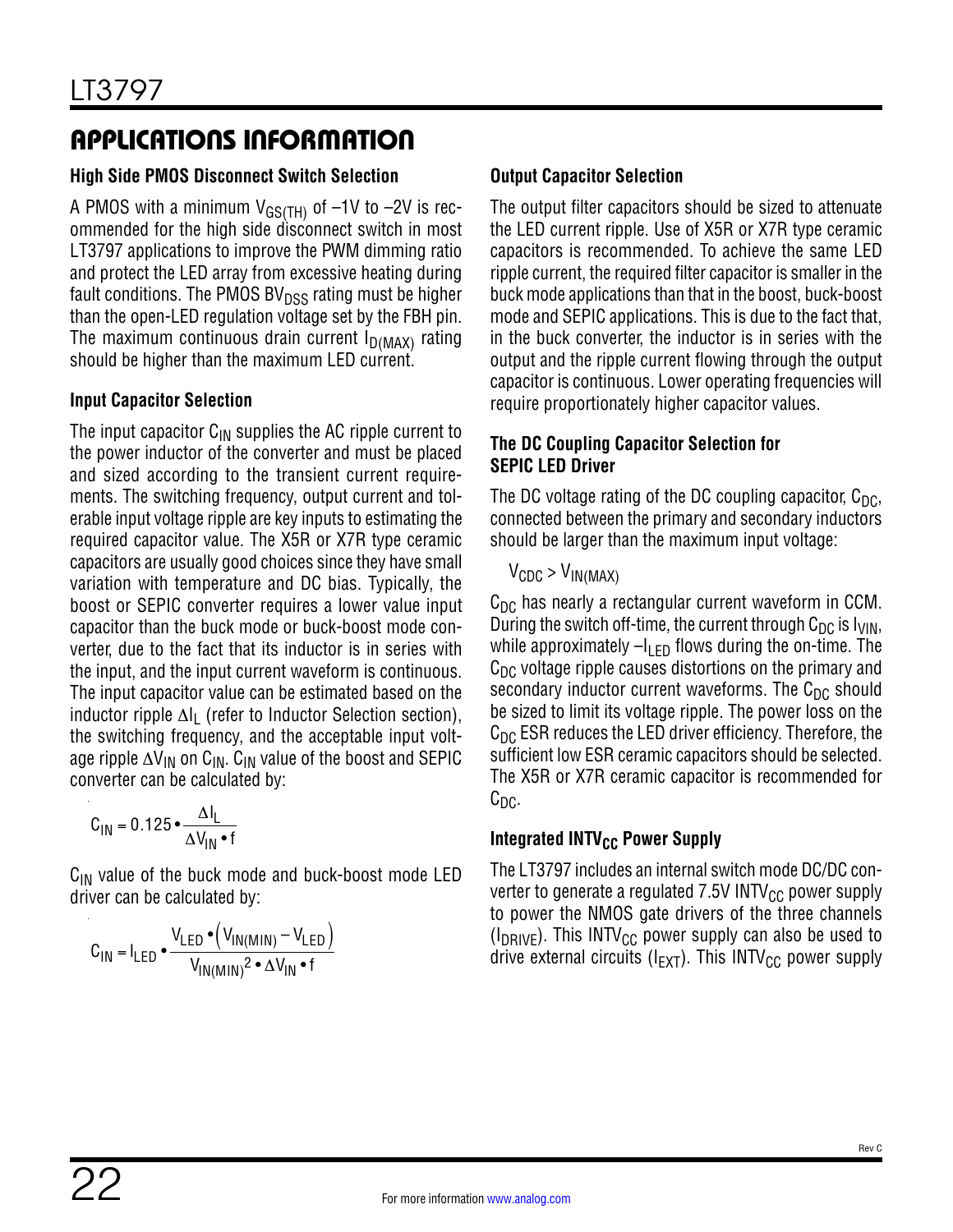has two major advantages over the traditional internal LDO regulators. It is able to generate  $7.5V$  INTV<sub>CC</sub> voltage from a  $V_{IN}$  voltage as low as 2.5V, allowing the LT3797 to drive high threshold MOSFETs in the low  $V_{IN}$  applications. It is also able to deliver large current from a  $V_{IN}$  voltage as high as 40V without overheating the package, due to its high efficiency (over 70% at full load). This integrated DC/DC converter requires three external components  $(C<sub>VCC</sub>, C<sub>BONST</sub>$  and  $L<sub>PWR</sub>$  for operation, as shown in [Figure 1.](#page-10-1) Select these three components based on the following guidelines:

- $C_{VCC}$  is a 10µF/10V ceramic capacitor used to bypass  $INTV_{CC}$  to GND immediately adjacent to the pins.
- $C_{\text{BOOST}}$  is a 0.1µF/10V ceramic capacitor connected between the BOOST pin and the SW1 pin.
- Select a 47µH inductor with the saturation current rating of 0.6A or greater and RMS current rating of 0.4A or greater for L<sub>PWR</sub>.

The INTV<sub>CC</sub> power supply has an output current limit function to protect itself from excessive electrical and thermal stress. [Figure 9](#page-22-0) shows the INTV<sub>CC</sub> output limit ( $I_{\text{INTVCC}}$  $LMT)$  vs V<sub>IN</sub> and switching frequency. Make sure the sum of the  $I_{DRIVE}$  and  $I_{EXT}$  is always lower than the  $I_{INTVCC-LMT}$ across the whole  $V_{IN}$  range of the application circuit:

IDRIVE + IEXT < IINTVCC\_LMT

where:

 $I_{DRIVE} = (Q_{GCH1} + Q_{GCH2} + Q_{GCH3}) \cdot f_{SW}$ 

 $Q<sub>G</sub>$   $CH1-3$  is the total gate charge of the NMOS of the three channels at  $V_{GS} = 0V$  to 7.5V.



<span id="page-22-0"></span>Figure 9. INTV<sub>CC</sub> Current Limit vs V<sub>IN</sub>, f<sub>SW</sub>

#### **Board Layout**

The high speed operation of the LT3797 demands careful attention to board layout and component placement. The exposed pad of the package is the only GND terminal of the IC, and is important for thermal management of the IC. Therefore, it is crucial to achieve a good electrical and thermal contact between the exposed pad and the ground planes of the board. For the LT3797 to deliver its full output power, it is imperative that a good thermal path be provided to dissipate the heat generated within the package. It is recommended that multiple vias in the printed circuit board be used to conduct heat away from the IC and into copper planes with as much area as possible.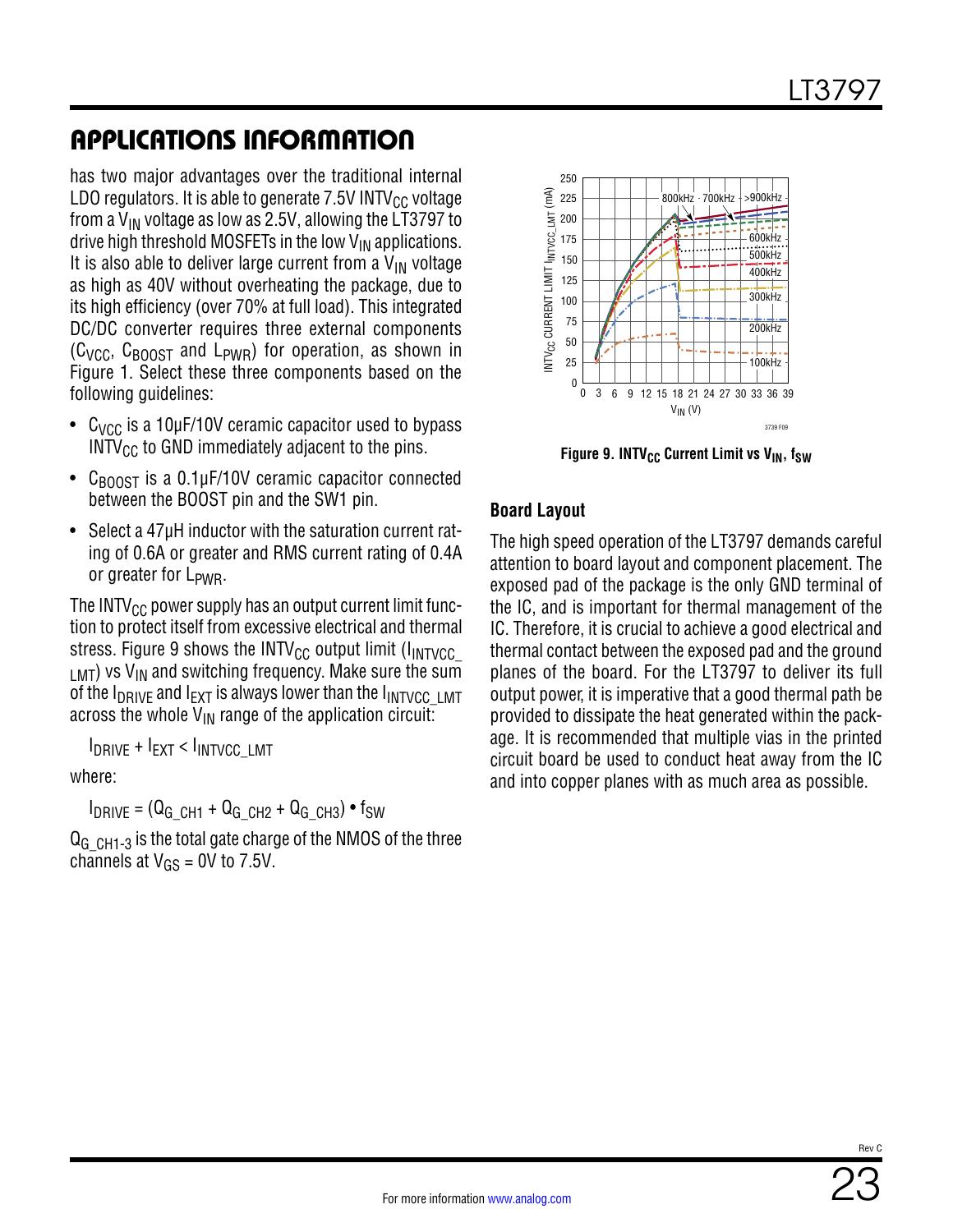Due to the highly compact integration of the three switching channels within the LT3797, careful consideration must be given to possible noise coupling between channels. To reduce noise coupling, the compensation network components connected to the VC1-3 pins and the DC control signal components connected to the SS1-3, RT, EN/UVLO, and CTRL1-3 pins must be connected to signal ground (SGND). The signal ground (SGND) and power ground (PGND) connection should only occur at the LT3797 exposed GND pad. Further, board traces for high impedance signals such as FBH1-3 and VC1-3 should be kept to the shortest length possible to avoid unwanted noise pick up. Also, the decoupling capacitors that connect  $V_{IN}$  to PGND and INTV<sub>CC</sub> to PGND should be physically located close to their respective pins. Finally, for high voltage and/or high current applications, an effective approach to attenuate possible switch noise coupling into each channel's control loop is to add a small footprint size 0.1µF ceramic capacitor between each SENSEP pin and the corresponding SENSEN pin. When used, these noise filtering capacitors should be physically located near their respective pins. [Figure 10](#page-23-0) provides an example of a PCB layout of the LT3797 (QFN), decoupling capacitors, compensation networks and ground separation.

To reduce electromagnetic interference (EMI) and high frequency resonance problems, proper layout of the LT3797 LED driver power stage is essential, especially the power paths with high di/dt. [Figure 11-](#page-24-0)14 show the simplified power stage circuits of boost, buck mode, buck-boost mode and SEPIC topologies with the high di/dt loops highlighted. The high di/dt loops of different topologies should be kept as tight as possible to reduce inductive ringing. [Figure 15](#page-24-1)-16 shows the examples of the high di/dt loop layout of the different topologies shown in [Figure 11](#page-24-0)-14.



<span id="page-23-0"></span>**Figure 10. Decoupling Capacitors and Ground Separation**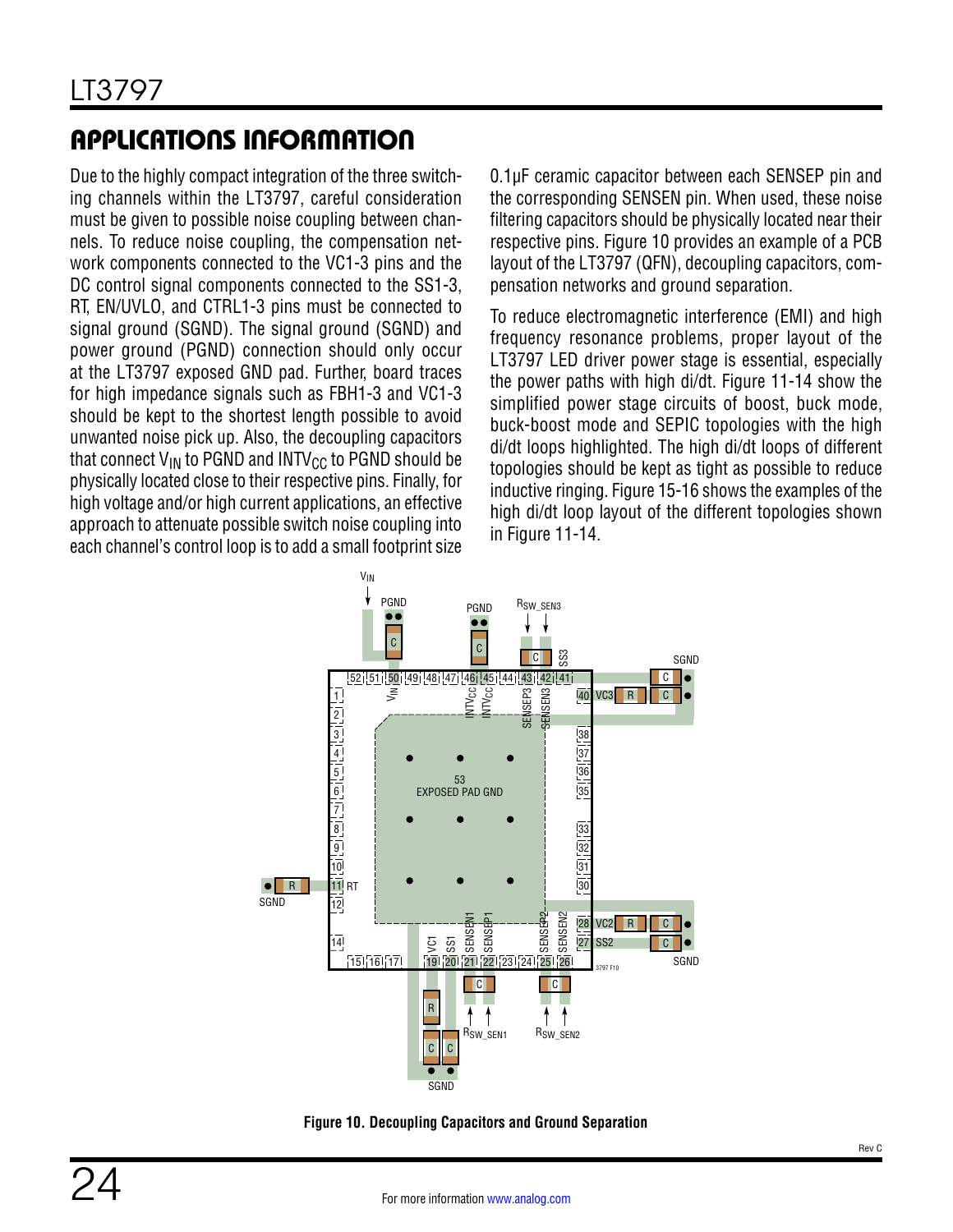

<span id="page-24-0"></span>**Figure 11. The Simplified Boost LED Driver Power Stage with the High di/dt Loop Highlighted**



**Figure 12. The Simplified Buck Mode LED Driver Power Stage with the High di/dt Loop Highlighted**



**Figure 13. The Simplified Buck-Boost Mode LED Driver Power Stage with the High di/dt Loop Highlighted**



**Figure 14. The Simplified SEPIC LED Driver Power Stage with the High di/dt Loop Highlighted**



<span id="page-24-1"></span>**Figure 15. A Layout Example of the High di/dt Loop of the Boost, Buck Mode, Buck-Boost Mode LED Drivers**



**Figure 16. A Layout Example of the High di/dt Loop of the SEPIC Drivers**

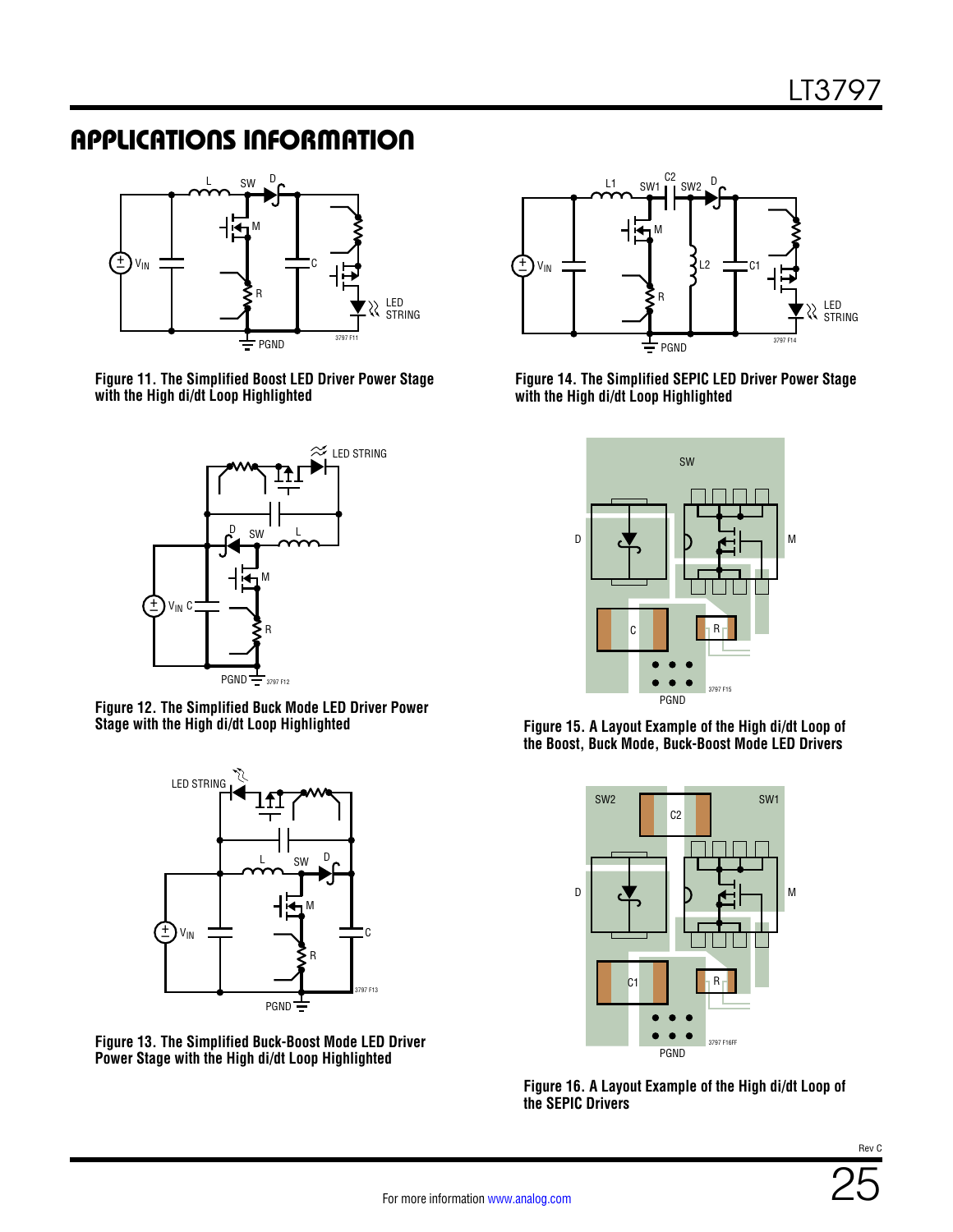Check the stress on the power MOSFETs by measuring the drain-to-source voltage directly across the terminals of each device (reference the ground of a single scope probe directly to the source pad on the PC board). Beware of inductive ringing, which can exceed the maximum specified voltage rating of the MOSFET. If this ringing cannot be avoided, and exceeds the maximum rating of the device, either choose a higher voltage device or specify an avalanche rated power MOSFET.

The LT3797 LED driver circuit can be implemented in a 2-layer PCB board. However, a well designed 4-layer or 6-layer PCB board provides extra ground plane shielding and larger area of electrical and thermal conduction path, therefore provides better electrical and thermal performance.

#### **Recommended Component Manufacturers**

Some of the recommended component manufacturers are listed in [Table 3.](#page-25-0)

<span id="page-25-0"></span>

| Table 5. Recommended Component Manufacturers |                                                                      |                      |  |  |
|----------------------------------------------|----------------------------------------------------------------------|----------------------|--|--|
| <b>VENDOR</b>                                | <b>COMPONENTS</b>                                                    | <b>WEB ADDRESS</b>   |  |  |
| <b>AVX</b>                                   | Capacitors                                                           | avx.com              |  |  |
| <b>BH Electronics</b>                        | Inductors, Transformers                                              | bhelectronics.com    |  |  |
| Central<br>Semiconductor                     | Diodes                                                               | centralsemi.com      |  |  |
| Coilcraft                                    | Inductors                                                            | coilcraft.com        |  |  |
| Coiltronics                                  | Inductors                                                            | cooperindustries.com |  |  |
| Diodes, Inc.                                 | <b>MOSFETs, Diodes</b>                                               | diodes.com           |  |  |
| Fairchild                                    | <b>MOSFETs, Diodes</b>                                               | fairchildsemi.com    |  |  |
| <b>International Rectifier</b>               | <b>MOSFETs, Diodes</b>                                               | irf.com              |  |  |
| <b>IRC</b>                                   | <b>Sense Resistors</b>                                               | irctt.com            |  |  |
| Kemet                                        | Capacitors                                                           | kemet.com            |  |  |
| Murata                                       | Inductors, Capacitors                                                | murata.com           |  |  |
| Nichicon                                     | Capacitors                                                           | nichicon.com         |  |  |
| On Semiconductor                             | MOSFETs, Diodes                                                      | onsemi.com           |  |  |
| Panasonic, Industrial                        | Capacitors, Resistors                                                | panasonic.com        |  |  |
| Sumida                                       | Inductors                                                            | sumida.com           |  |  |
| Taiyo Yuden                                  | Inductors, Capacitors                                                | t-yuden.com          |  |  |
| <b>TDK</b>                                   | Inductors, Capacitors                                                | component.tdk.com    |  |  |
| <b>United Chemicon</b>                       | <b>Electrolytic Capacitors</b>                                       | chemi-con.com        |  |  |
| Vishay                                       | MOSFETs, Diodes,<br>Inductors, Capacitors,<br><b>Sense Resistors</b> | vishay.com           |  |  |
| Würth-Midcom                                 | Inductors                                                            | katalog.we-online.de |  |  |

#### **Table 3. Recommended Component Manufacturers**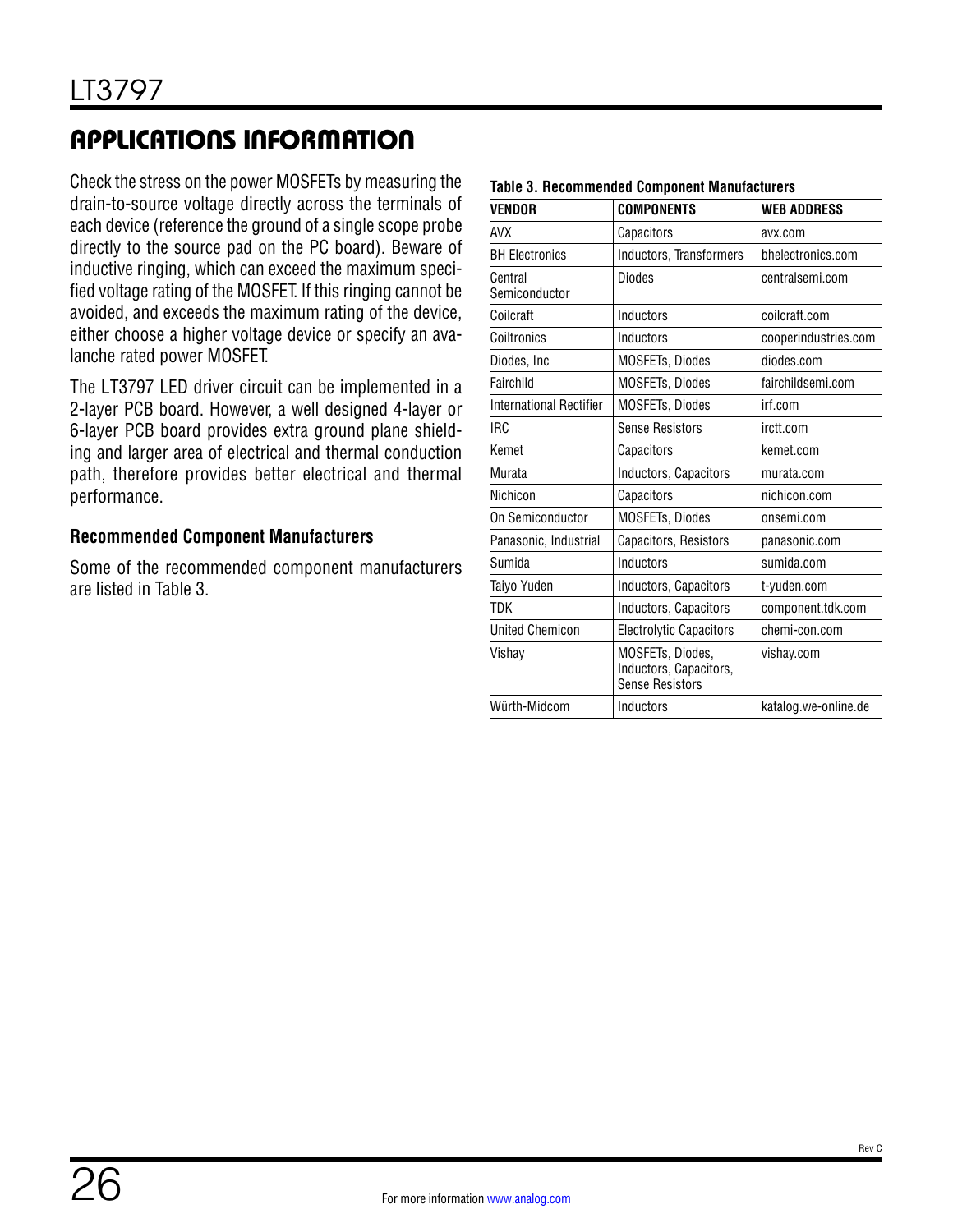

3797 TA02b

VIN (V)

5 15 30 35 40

 $\frac{1}{40}$ 0.2

0.6

0.4

10 20 25

0 50

55

60

65





#### **Fault (Short LED) Protection without RSS1-3: Hiccup Mode Fault (Short LED) Protection with RSS1-3: Latchoff Mode**

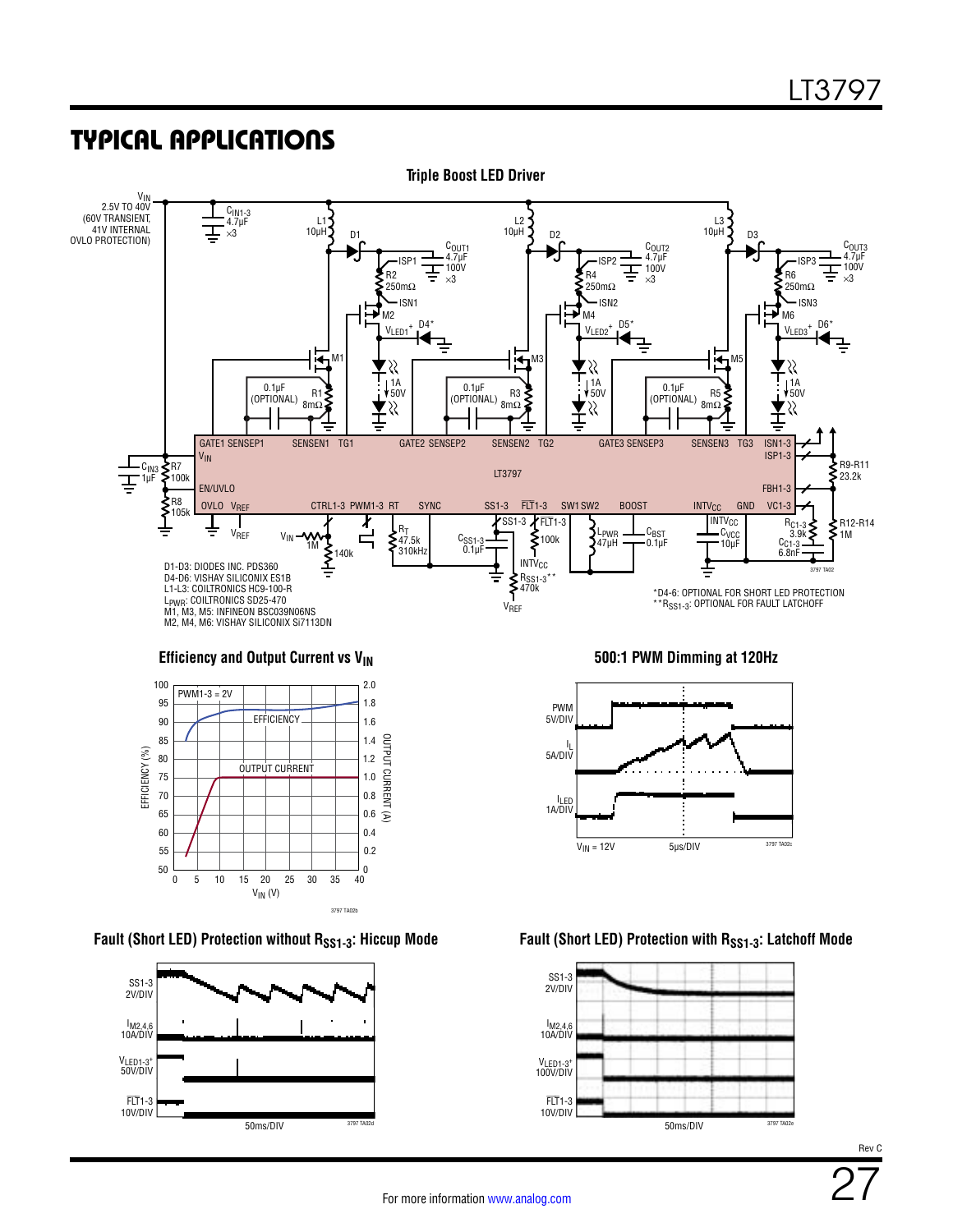

#### **3V to 5V Input, Triple Boost LED Driver**



#### **Efficiency vs V<sub>IN</sub> 1000:1 PWM Dimming at 120Hz**

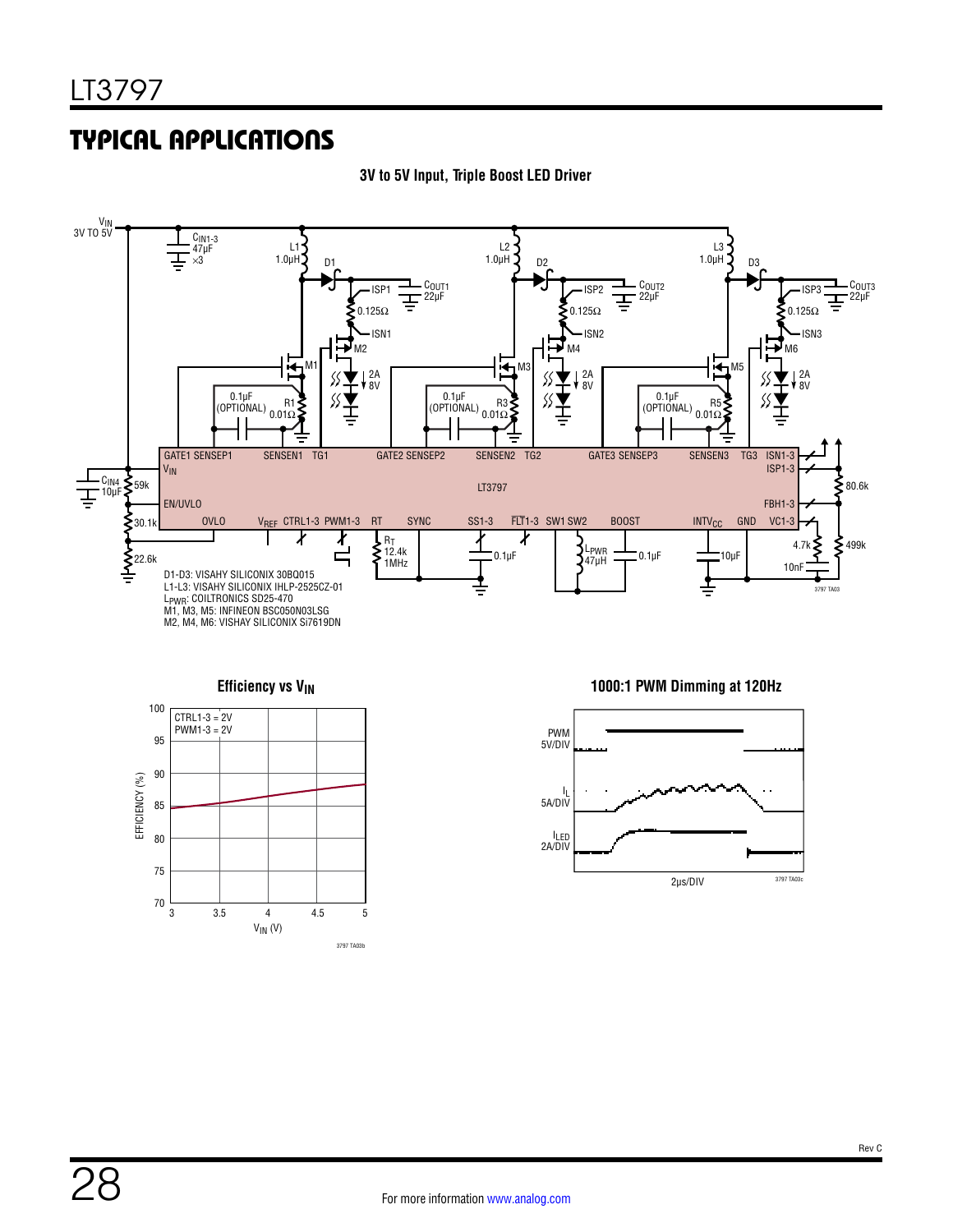

**Triple Buck Mode LED Driver**



**Efficiency vs PV<sub>IN</sub> 1000:1 PWM Dimming at 120Hz** 

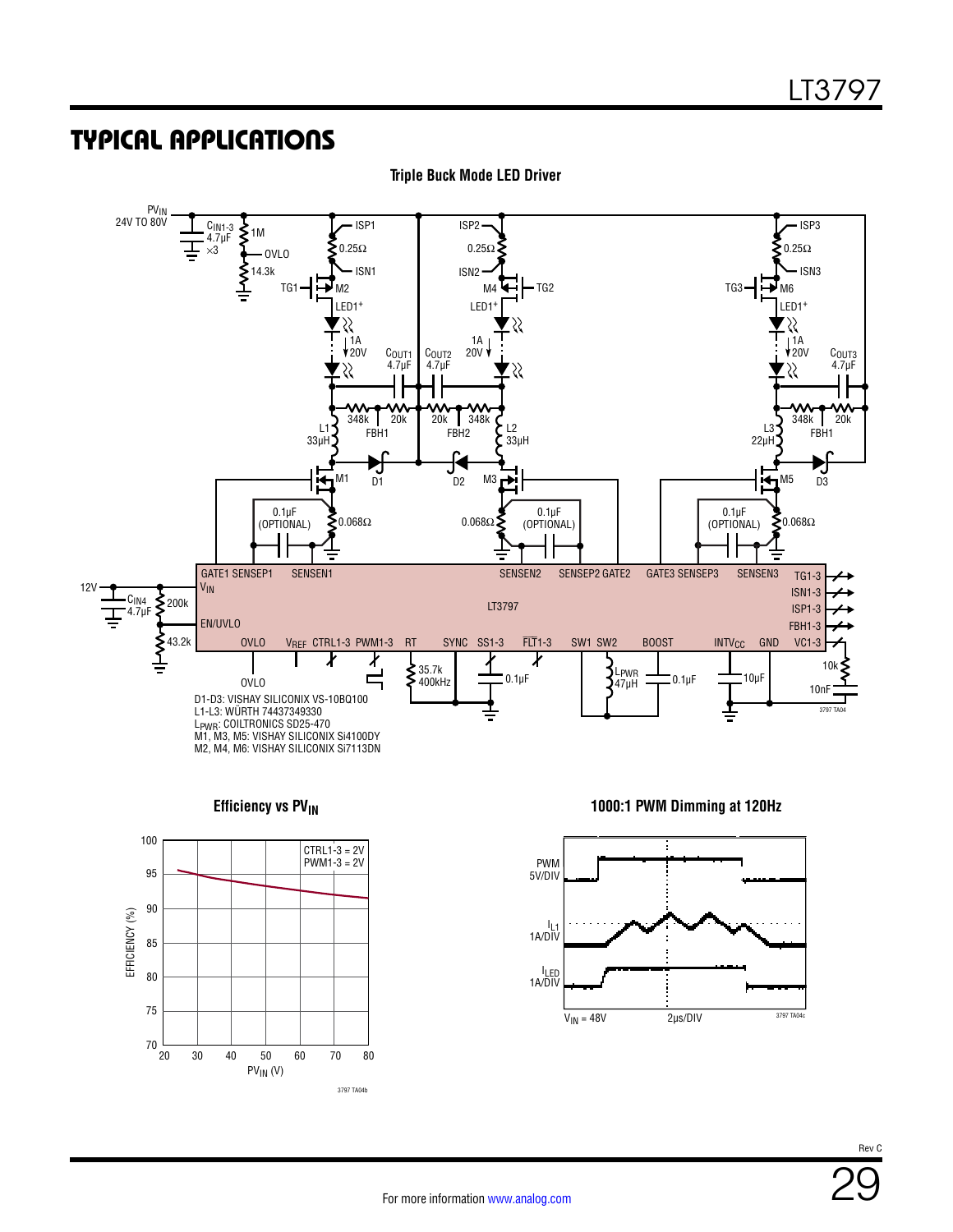

**Triple Buck Mode LED Driver for Common Anode LEDs**



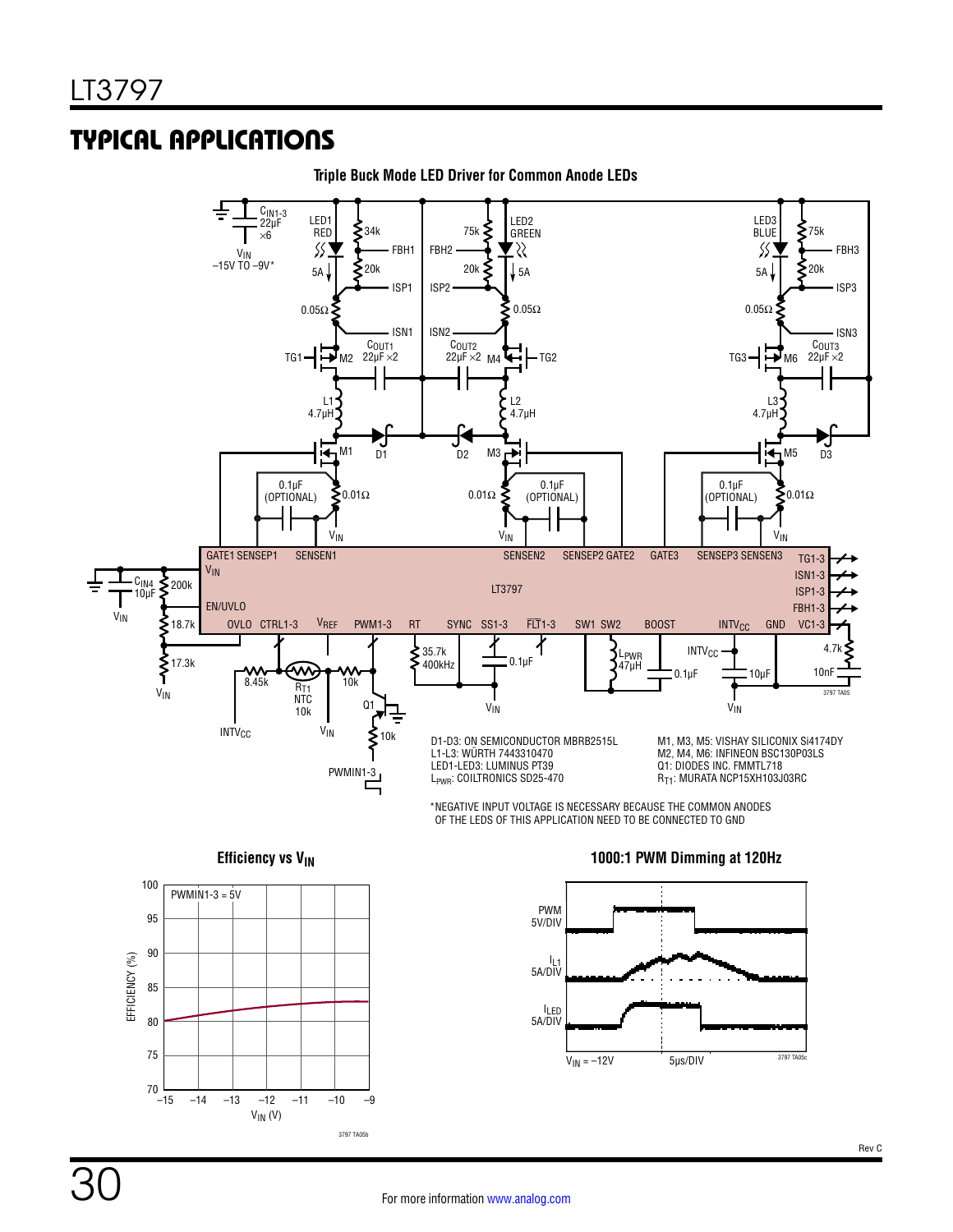

**Wide Input Range, Triple Buck-Boost LED Driver**







31 Rev C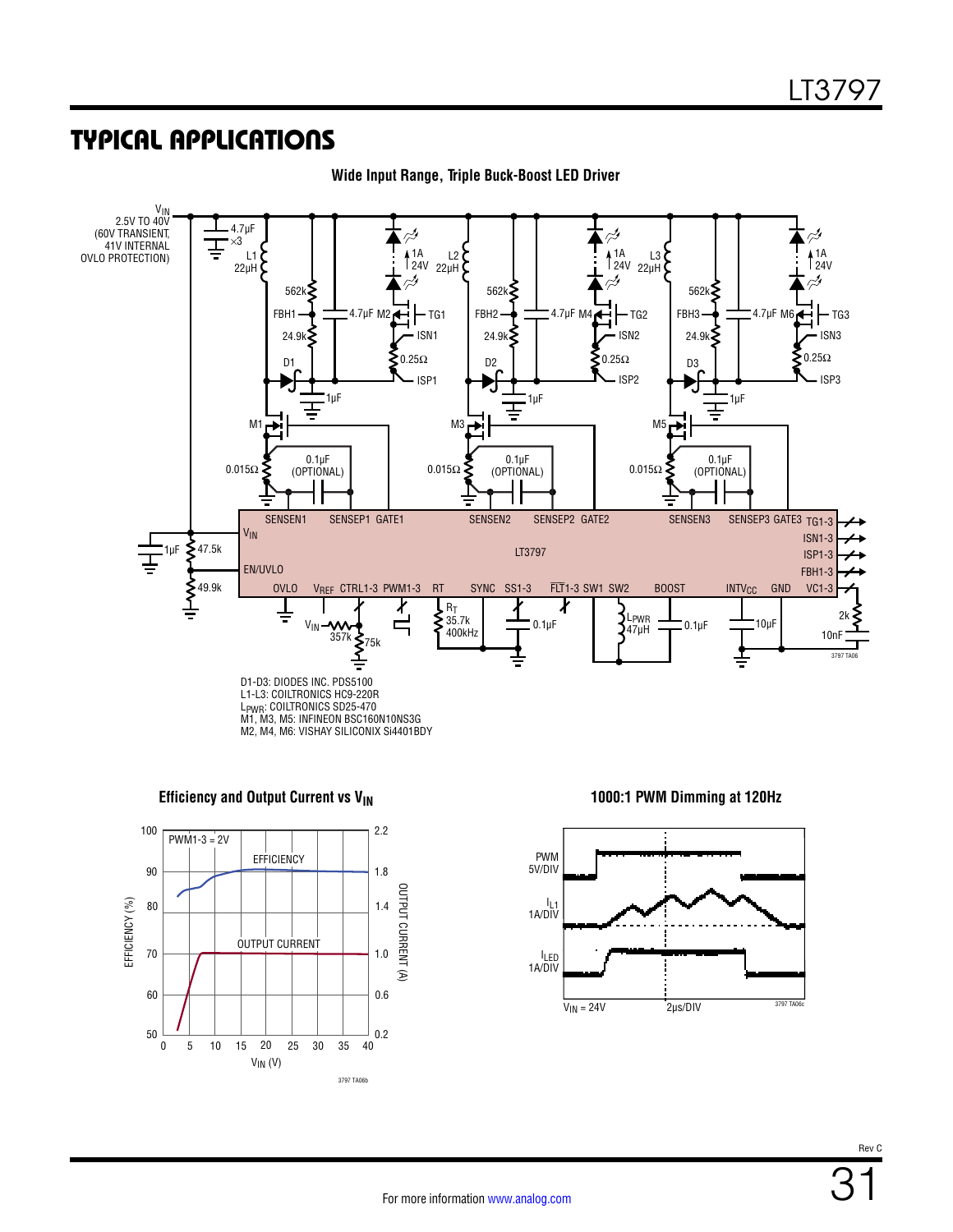**Triple SEPIC LED Driver**



#### **Efficiency and Output Current vs V<sub>IN</sub> 1000:1 PWM Dimming at 120Hz**



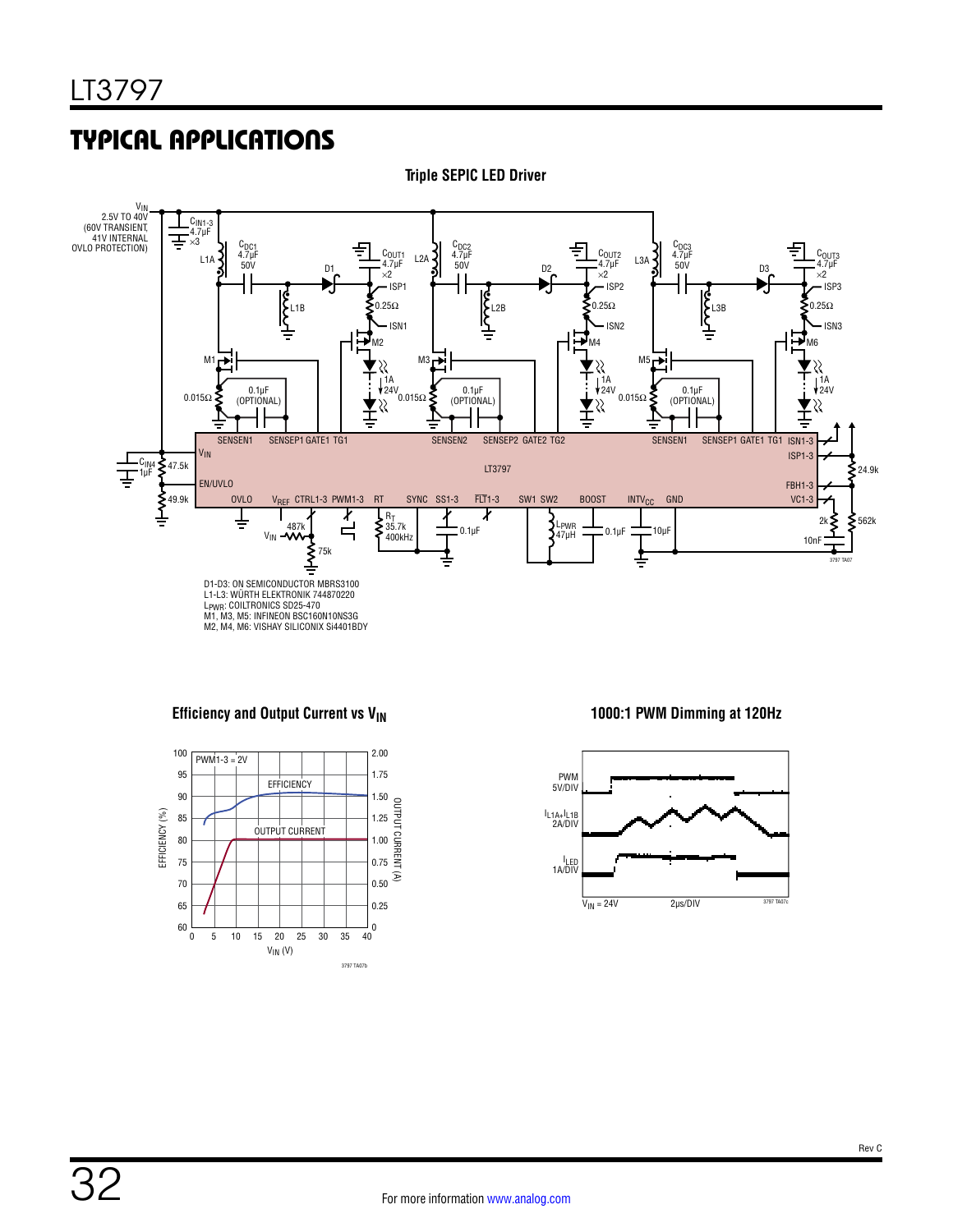### PACKAGE DESCRIPTION

**Please refer to [http://www.linear.com/product/LT3797#packaging](http://www.linear.com/product/LT3797#packaging?doc=LT3797.pdf) for the most recent package drawings.**



1. DRAWING IS NOT A JEDEC PACKAGE OUTLINE 2. DRAWING NOT TO SCALE 3. ALL DIMENSIONS ARE IN MILLIMETERS

MOLD FLASH. MOLD FLASH, IF PRESENT, SHALL NOT EXCEED 0.20mm ON ANY SIDE, IF PRESENT<br>5. EXPOSED PAD SHALL BE SOLDER PLATED<br>6. SHADED AREA IS ONLY A REFERENCE FOR PIN 1 LOCATION ON THE TOP AND BOTTOM OF PACKAGE

Rev C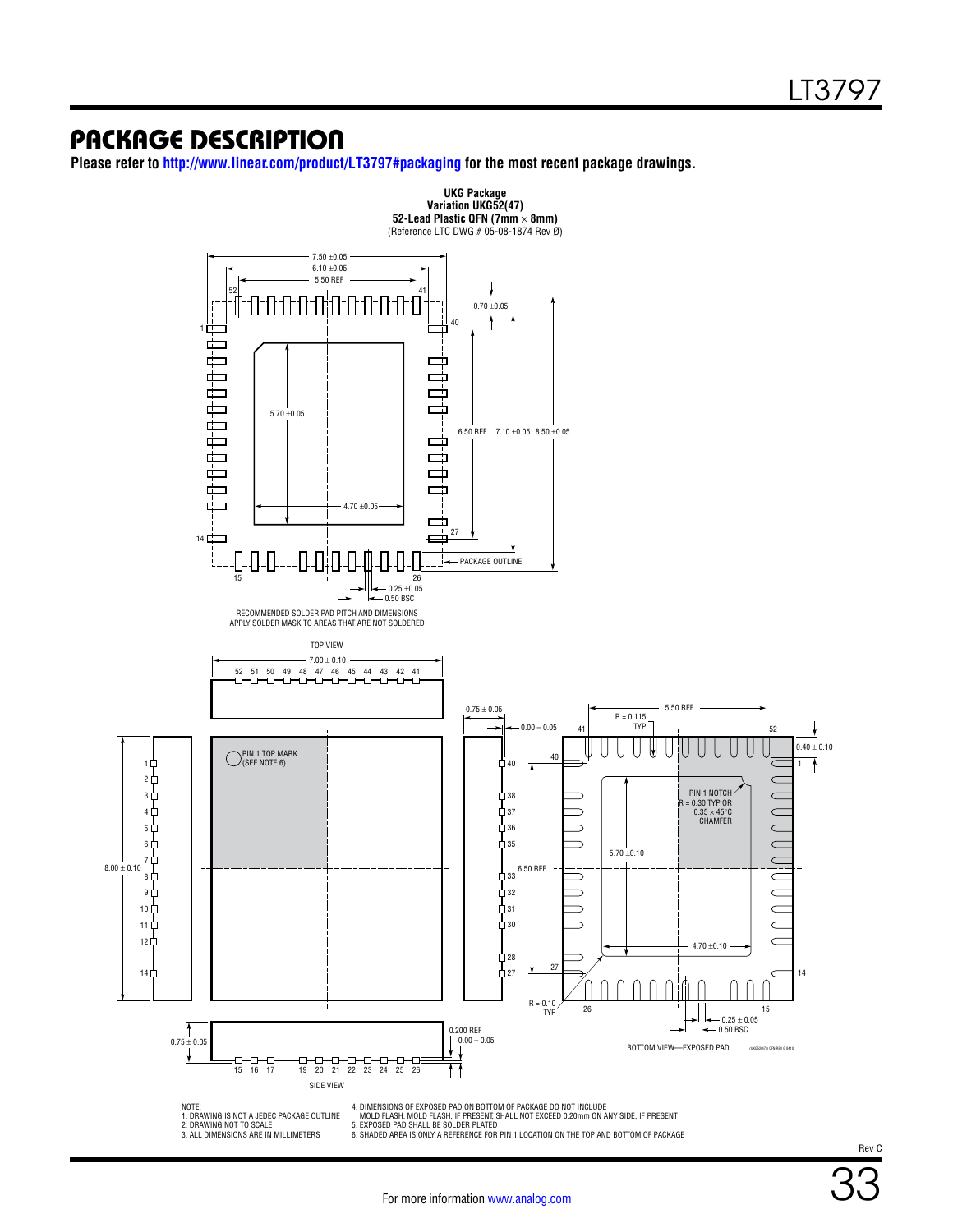### PACKAGE DESCRIPTION

**Please refer to [http://www.linear.com/product/LT3797#packaging](http://www.linear.com/product/LT3797#packaging?doc=LT3797.pdf) for the most recent package drawings.**



1. DIMENSIONS ARE IN MILLIMETERS<br>2. DIMENSIONS OF PACKAGE DO NOT INCLUDE MOLD FLASH. MOLD FLASH<br>- SHALL NOT EXCEED 0.25mm (10 MILS) BETWEEN THE LEADS AND ON ANY SIDE OF EXPOSED PAD, MAX 0.50mm (20 MILS) AT CORNER OF EXPOSED PAD, IF PRESENT

3. PIN-1 INDENTIFIER IS A MOLDED INDENTATION, 0.50mm DIAMETER

4. DRAWING IS NOT TO SCALE

Rev C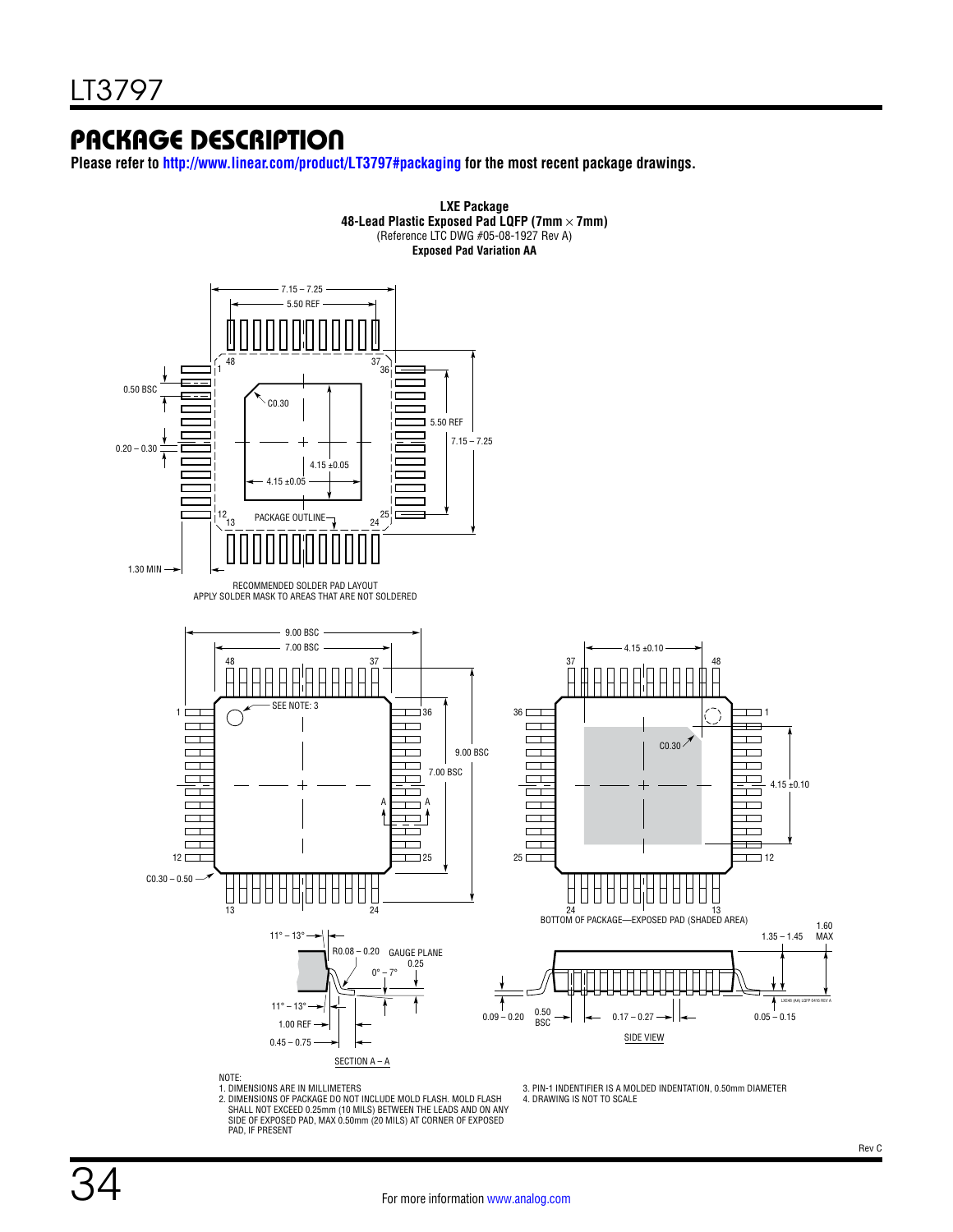### REVISION HISTORY

| <b>REV</b> | <b>DATE</b> | <b>DESCRIPTION</b>                                                                 | <b>PAGE NUMBER</b> |
|------------|-------------|------------------------------------------------------------------------------------|--------------------|
| A          | 11/16       | Clarified schematic                                                                |                    |
|            |             | <b>Clarified Electrical Characteristics</b>                                        | 3, 4, 5            |
|            |             | Added Note 7                                                                       | 5                  |
|            |             | Clarified SENSEN1 and SENSEP1 Pin Functions                                        | 9                  |
|            |             | <b>Clarified Applications Information</b>                                          | 24                 |
|            |             | <b>Clarified Typical Application schematics</b>                                    | 28 to 33, 36       |
| B          | 09/17       | Added LQFP Package Option                                                          | 1,2                |
|            |             | Clarified V <sub>RFF</sub> , LED Overcurrent Protection Electrical Characteristics | 3                  |
|            |             | Clarified EN/ULVO and OVLO Threshold Electrical Characteristics                    | 4                  |
|            |             | Clarified Pin Functions for LQFP Package Option                                    | 9,10               |
|            |             | Clarified Pin Numbers on Block Drawing                                             | 11                 |
|            |             | Added LQFP Package Option to Applications Information                              | 24                 |
|            |             | Added LQFP Package Option Package Drawing                                          | 34                 |
| C          | 05/18       | Corrected Block Diagram Oscillator Frequency Minimum Value from 50kHz to 100kHz    | 11                 |